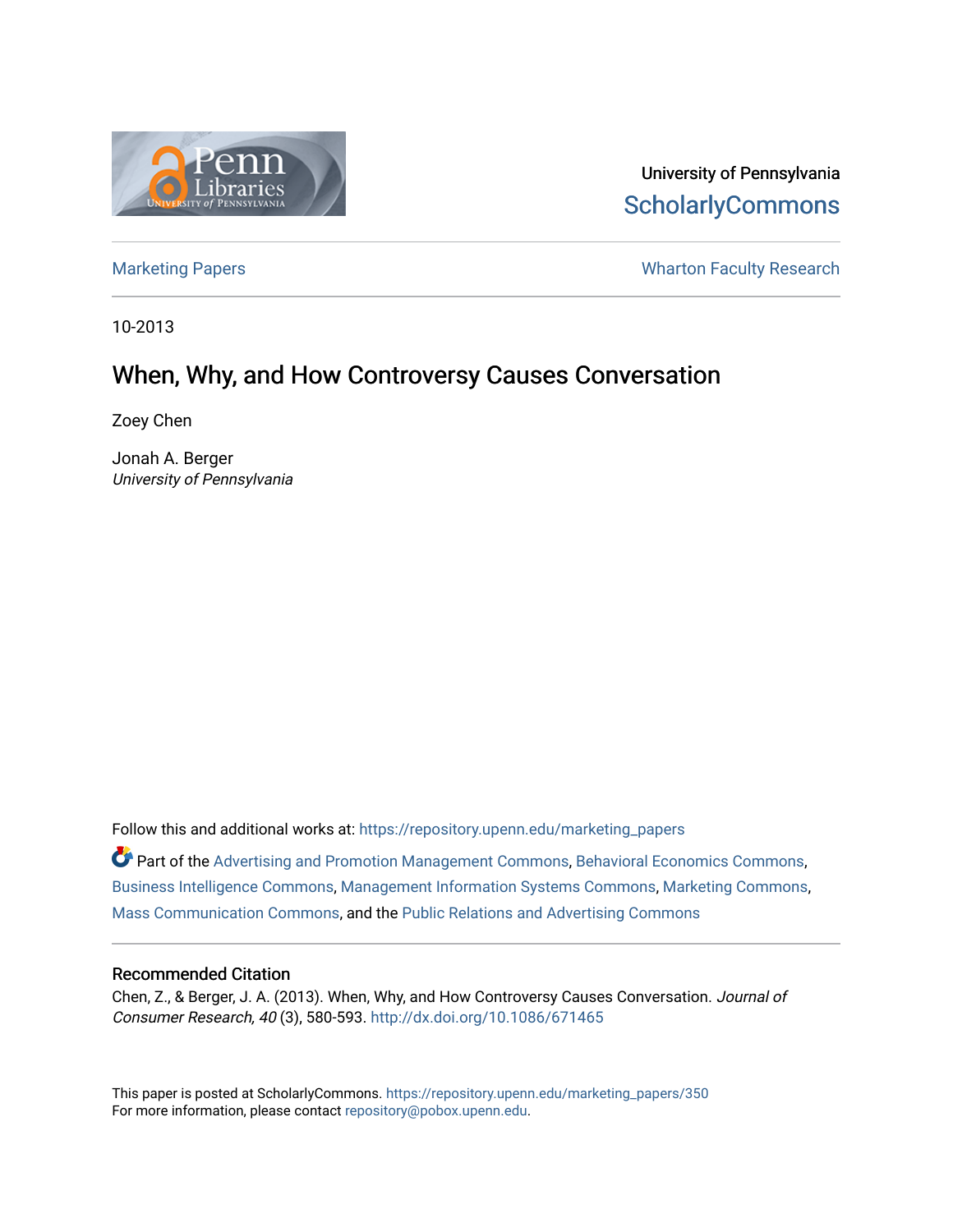## When, Why, and How Controversy Causes Conversation

## **Abstract**

How does controversy affect conversation? Five studies using both field and laboratory data address this question. Contrary to popular belief, controversial things are not necessarily more likely to be discussed. Controversy increases likelihood of discussion at low levels, but beyond a moderate level of controversy, additional controversy actually decreases likelihood of discussion. The controversy-conversation relationship is driven by two countervailing processes. Controversy increases interest (which increases likelihood of discussion) but simultaneously increases discomfort (which decreases likelihood of discussion). Contextual factors such as anonymity and whether people are talking to friends or strangers moderate the controversy-conversation relationship by impacting these component processes. Our framework sheds light on how, when, and why controversy affects whether or not things are discussed.

## **Disciplines**

Advertising and Promotion Management | Behavioral Economics | Business | Business Intelligence | Management Information Systems | Marketing | Mass Communication | Public Relations and Advertising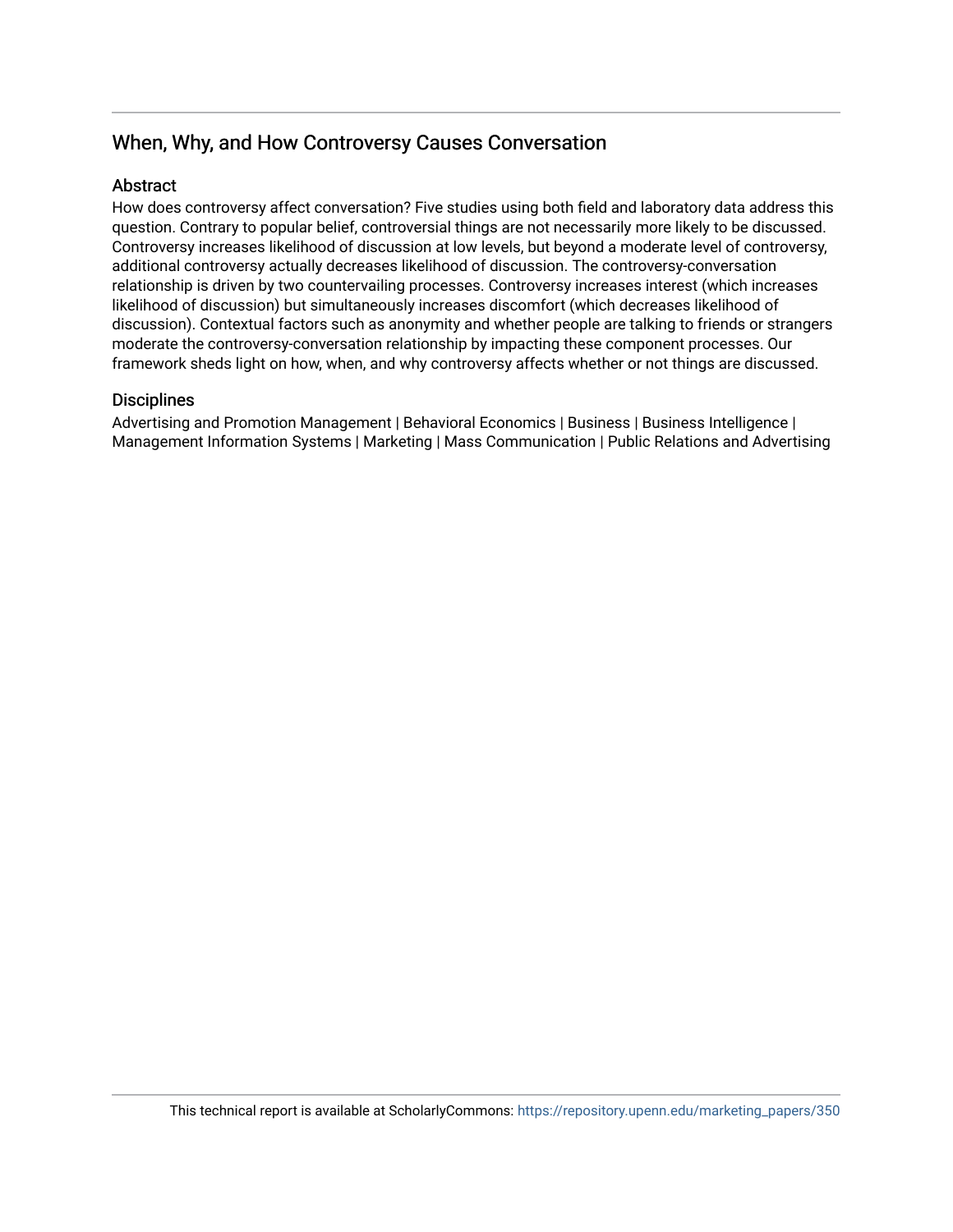## When, Why, and How Controversy Causes Conversation

## ZOEY CHEN

## JONAH BERGER

Zoey Chen is a marketing PhD student (Zoey.Chen@mgt.gatech.edu) at the College of Management, Georgia Institute of Technology, 800 West Peachtree Street, Atlanta, GA 30308. Jonah Berger is the Joseph G. Campbell assistant professor of Marketing (jberger@wharton.upenn.edu) at the Wharton School, University of Pennsylvania, 700 Jon M. Huntsman Hall, 3730 Walnut Street, Philadelphia, PA 19104. The authors contributed equally and order is reverse alphabetical. The authors thank Ezgi Akpinar, Alix Barasch, Cindy Chan, Nicholas Lurie, Sarah Moore, Andrew Stephen, Melanie Thomas, and Christophe Van den Bulte for their valuable feedback on earlier versions of this paper.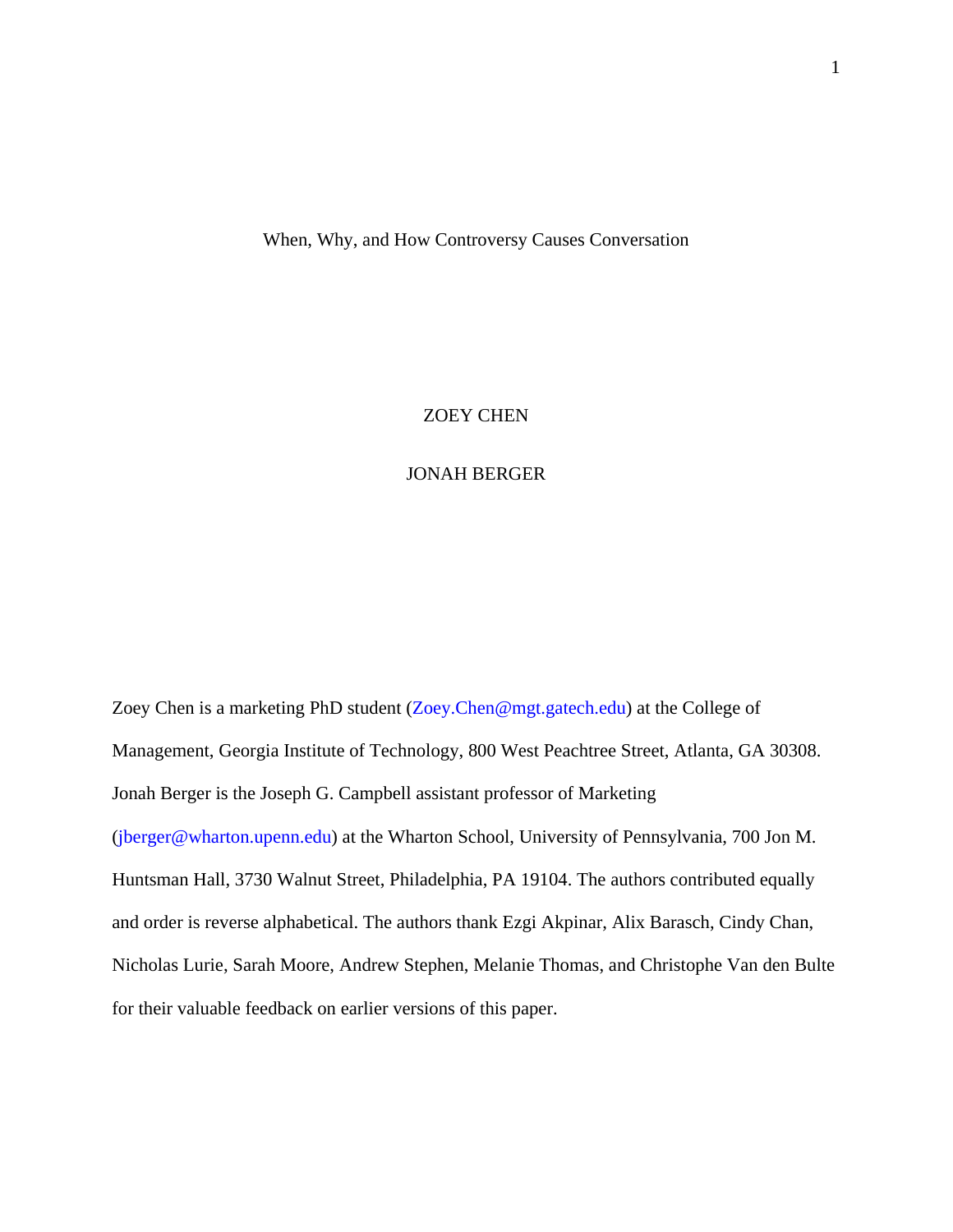*Contribution Statement.* While managers and consumers believe that controversy increases buzz (i.e., WOM), little research has tested this intuition. This articles provides the first empirical look into the question, do people talk about controversies? We propose that the effects of controversy on likelihood of conversation are driven by the countervailing underlying processes of interest and discomfort, with the former increasing and the latter decreasing likelihood of conversation. In addition, we examine how situational variables such as identity disclosure affect people's willingness to talk about controversial topics by affecting underlying processes. In addition to questioning intuition, this paper contributes broadly to a better understanding of why people talk about certain topics and not others.

## **ABSTRACT**

How does controversy affect conversation? We use both lab and field data to address this question. Contrary to popular belief, controversial things are not necessarily more likely to be discussed. Data from an online news forum show that controversy increases likelihood of discussion at low levels, but beyond a moderate level of controversy, additional controversy actually decreases likelihood of discussion. Experiments show that the controversy-conversation relationship is driven by two countervailing processes. More controversial things are more interesting to talk about and thus more likely to be discussed. At the same time, more controversial things are less likely to be discussed because they are uncomfortable to talk about. Consequently, contextual factors such as identity disclosure and whether people are talking to friends or strangers moderate the controversy-conversation relationship by impacting these underlying processes. Our framework sheds light on how, when, and why controversy affects whether or not things are discussed.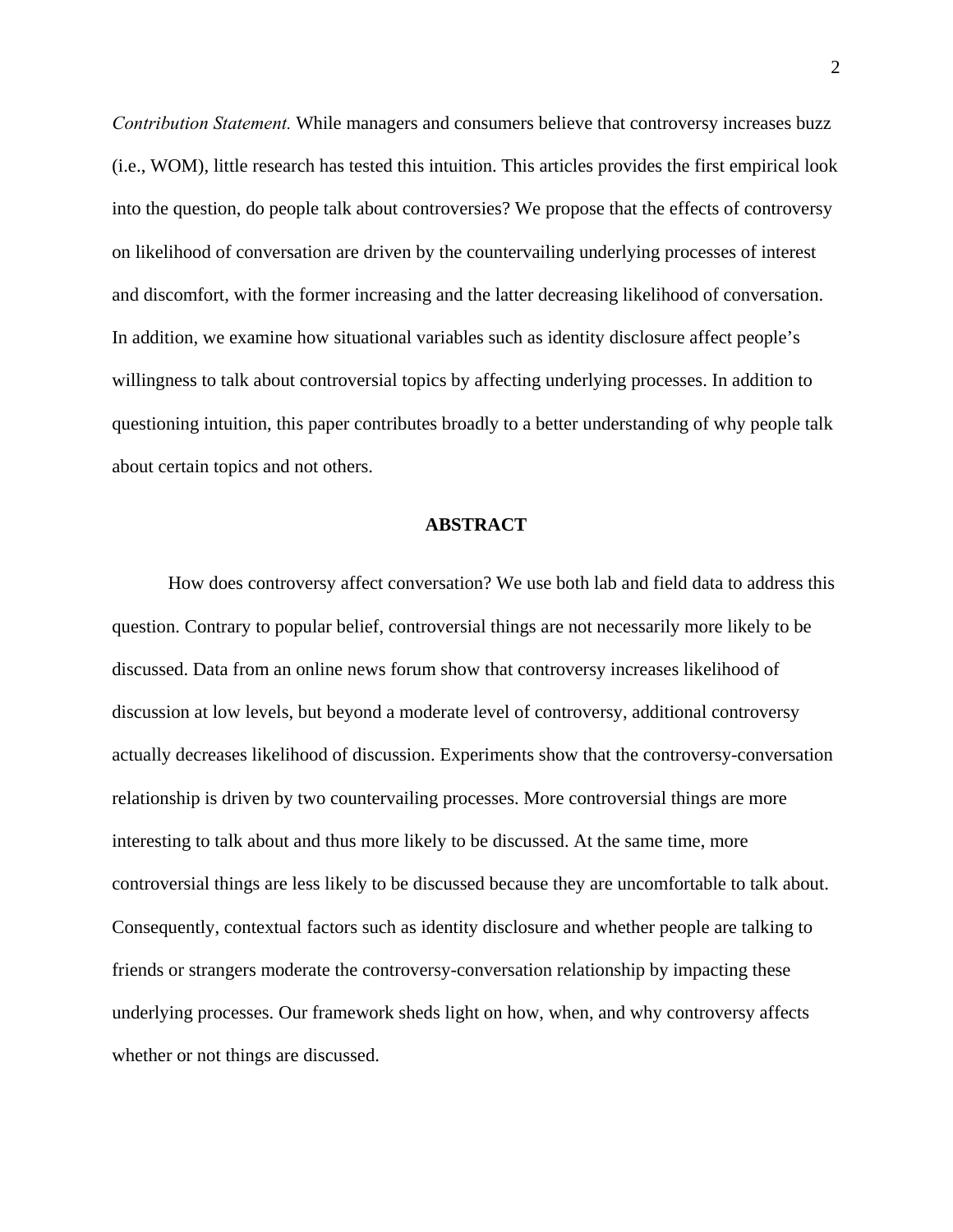Talking is an essential part of people's daily routine. Consumers talk about where they are going to lunch, what they saw on the news, or which candidate they think is most likely to win the presidential elections. In addition to diffusing information, these conversations have an important impact on what people buy and how they behave. Across a variety of contexts, research has shown that word-of-mouth boosts sales, speeds product adoption, and impacts decision making (Chevalier and Mayzlin 2006; Godes and Mayzlin 2004; Iyengar, Van den Bulte, and Valente 2011; Liu 2006; Nickerson 2008; Trusov, Bucklin, and Pauwels 2009).

 But why are some things (e.g., stories, topics, or brands) more likely to be discussed? Conversation topics vary on how controversial they are, or whether they are marked by opposing views (Merriam-Webster 2003). Some advertisements, issues and brands are relatively noncontroversial while others are more divisive. United Colors of Benetton, for example, often makes controversial prints ads (Passariello and Clark 2011), while Old Navy ads tend to be less contentious. Issues like the weather and where to go for lunch are less controversial than topics of abortion and gay marriage (Masci 2009; Tribe 1992). Brands like Quaker Oats and Hallmark are less controversial than Marlboro and Wal-Mart (Gogoi 2007). Does controversy affect whether or not ads, brands, and other things are discussed? And if so, how?

 The lay belief among marketers and consumers is that more controversial things are more likely to be talked about. Media agency executives believe that television shows with controversial storylines (e.g., life at the Playboy mansion) are more likely to generate buzz (Steel 2011). Similar beliefs were found in a pilot study. We asked forty-eight respondents to rate how likely low, moderate, and high controversial topics would be to be discussed  $(1 = a$  little,  $9 = a$ lot). Participants believed that high controversial topics would be more likely to be discussed than moderately controversial topics which would be more likely to be discussed than low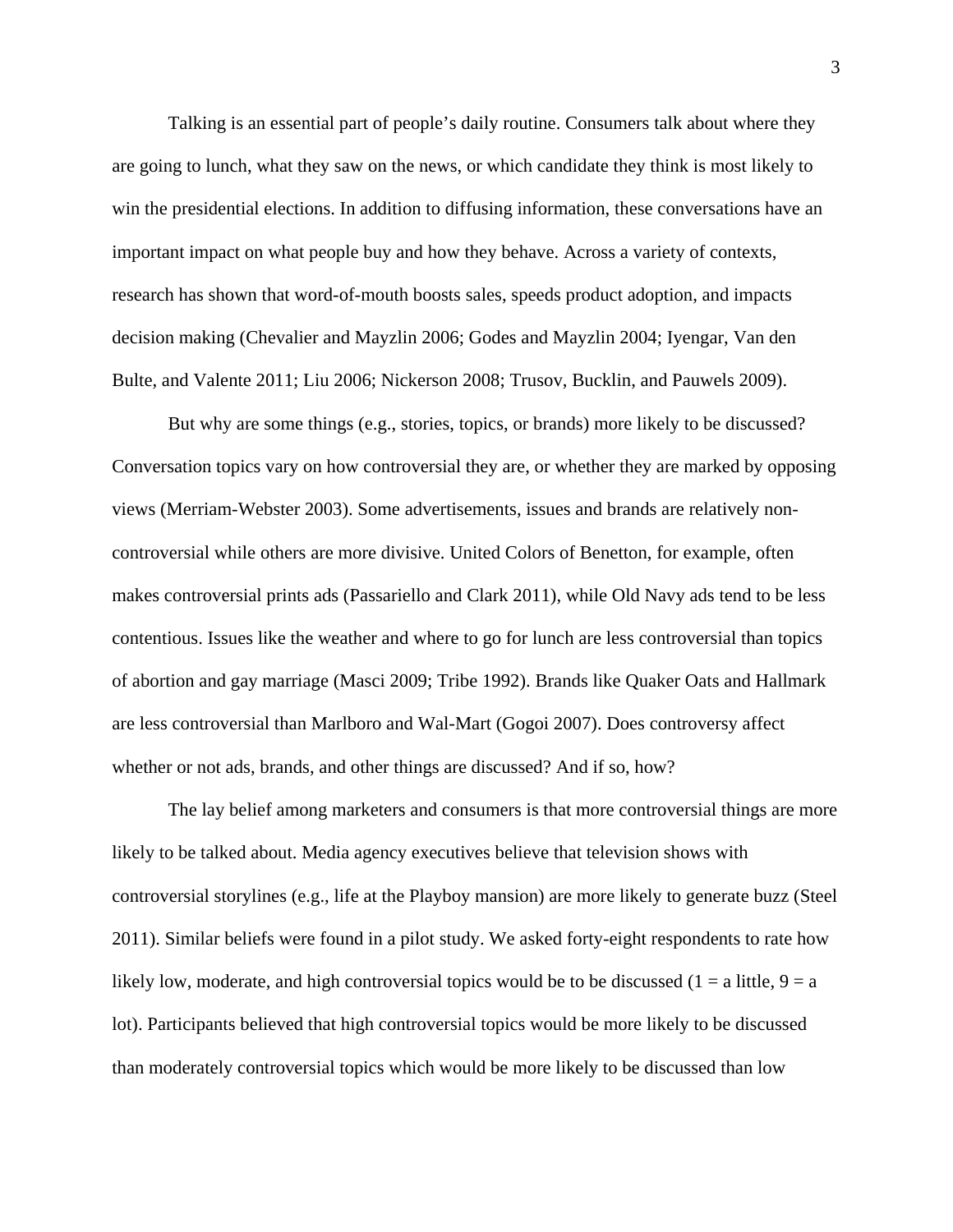controversial topics ( $M_{\text{high}} = 8.21$ ,  $M_{\text{moderate}} = 5.85$ , and  $M_{\text{low}} = 4.00$ ;  $F(2, 96) = 133.50$ ,  $p < .001$ , all pairwise comparisons significant at  $p < .01$ ).

 But is that actually the case? Are controversial things more likely to be discussed? Further, do situational factors moderate this relationship, and if so, how? People engage in all types of conversations. They post anonymously on online discussion boards or have conversations on Facebook; they chat face-to-face with friends or converse with strangers. How might these different contextual factors impact the controversy-conversation relationship?

 This paper explores how controversy impacts conversation. Using nearly 5,000 posts from an online discussion forum, as well as laboratory experiments, we examine (1) how controversy affects whether things are discussed, (2) how this relationship varies in different conversation contexts, and (3) the psychological processes underlying these effects.

 The paper makes several contributions. First, on the theoretical side, we shed light on controversy as a driver of word-of-mouth. Our findings cast doubt on the assumption that controversial things are more likely to be discussed and show how contextual factors (e.g., identity disclosure and whether people are talking to friends or strangers) moderate the controversy-conversation relationship. Our findings also illustrate the underlying processes behind these effects, showing that controversy drives conversation through its dual impact on interest and discomfort. By examining these effects in both the field and the lab, we deepen our understanding of what leads people to talk and show the importance of these factors for realworld conversations.

 Second, our research has important managerial implications. While marketers often use controversy in an attempt to drive conversation, we show when this may be an effective versus ineffective strategy. In particular, we show how different levels of controversy may be more or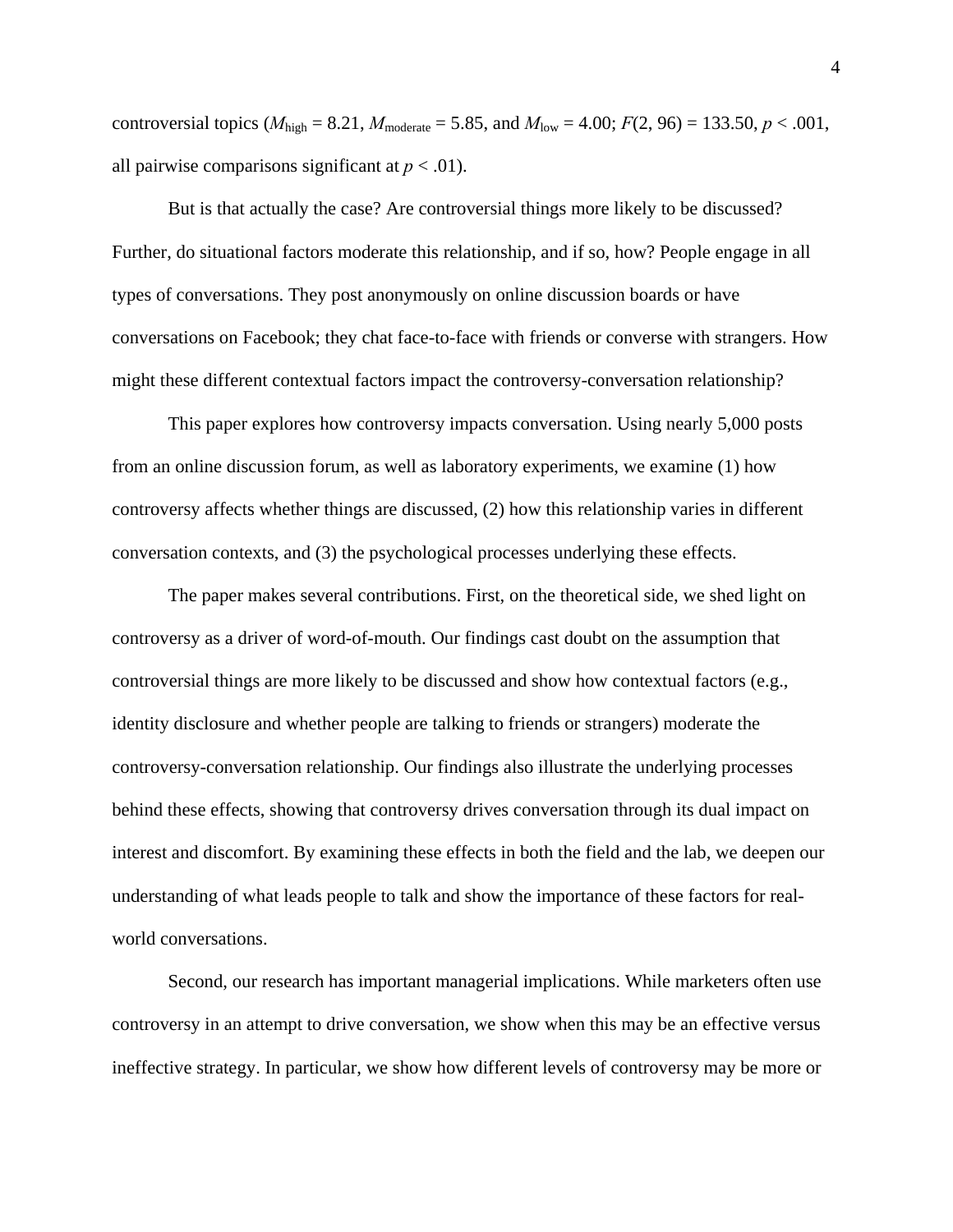less optimal depending on the conversation context. By understanding when, why, and how controversy affects conversation, the current work provides important insights to managers who hope to harness controversy to increase word-of-mouth.

#### **WORD-OF-MOUTH**

 Word-of-mouth, and consumer conversations more broadly, have a huge impact on a host of downstream outcomes. What people talk about affects the diffusion of information (Gruhl et al. 2004) and propagation of tradition (Vansina 1985). It impacts the products consumers buy, the books they read, and the websites they join (Chevalier and Mayzlin 2006; Godes and Mayzlin 2009; Goldenberg et al. 2009; Leskovec, Adamic, and Huberman 2007; Trusov et al. 2009)*.* It also affects which drugs doctors prescribe to patients (Iyengar et al. 2011) and even firms' stock prices (Tirunillai and Tellis 2012).

 But while a significant amount of research has examined the consequences of word-ofmouth, there has been much less attention to its *causes*, or why people talk about one thing versus another. Research has only begun to look at how content characteristics (Berger and Milkman 2012; Berger and Schwartz 2011) or individual motives (Angelis et al. Forthcoming; Cheema and Kaikati 2010; Wojnicki and Godes 2012) drive conversation.

 Take controversy. Controversial topics are usually characterized by opposing views that people care at least somewhat about. People may disagree about which hand soap smells the best, for example, but they probably would not see this issue as controversial because most people do not care very much about hand soap. Religion and sexuality, however, are often more controversial because differing opinions on these topics are much more strongly held.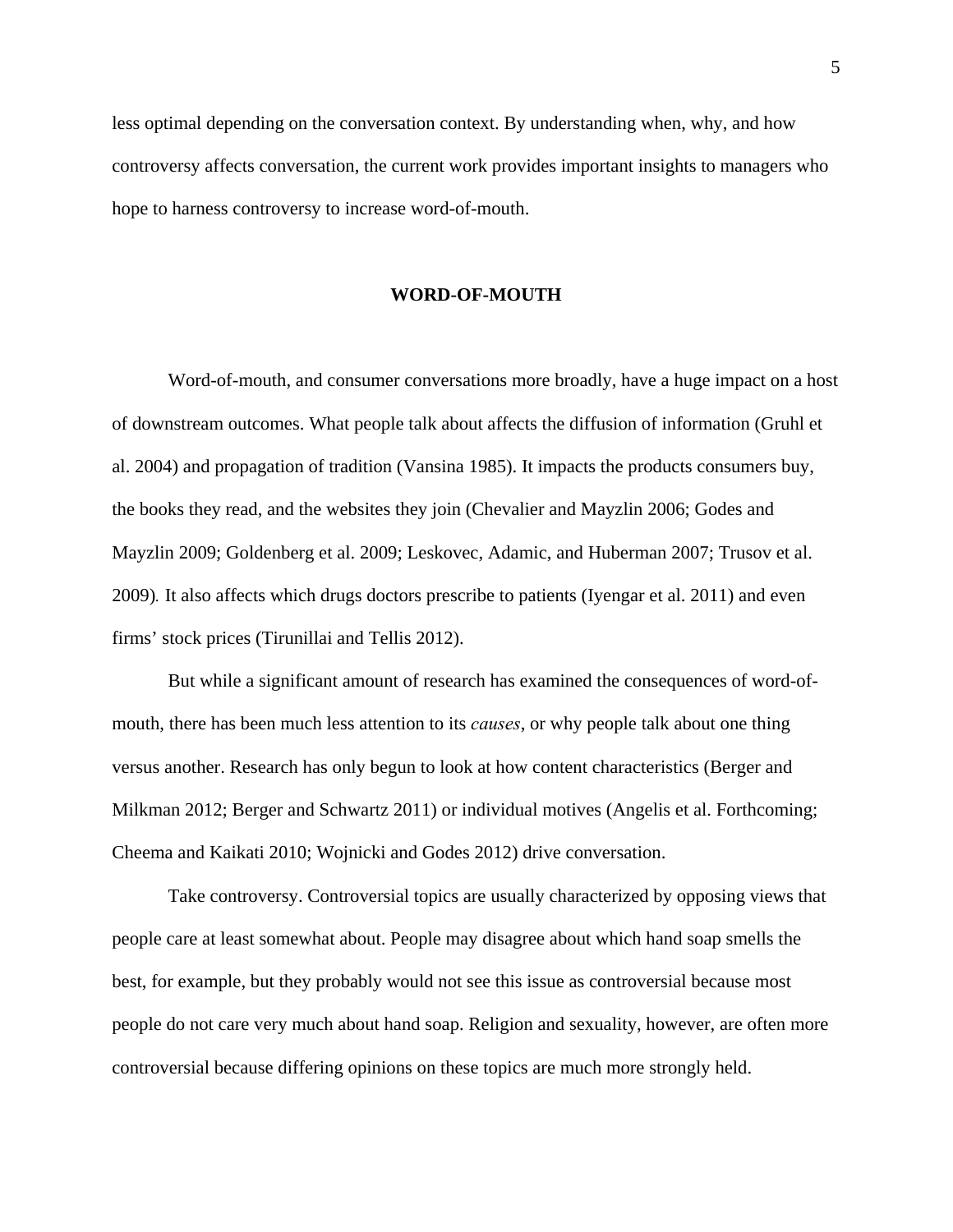Based on the notion that controversy makes things more likely to be discussed, many organizations have tried to stir up controversy in hopes of increasing buzz. People for the Ethical Treatment of Animals, for example, has a famous campaign around "I'd rather go naked than wear fur." Dove recently designed a number of controversial ads around the theme of real beauty. However, no research has actually examined whether more controversy increases the likelihood things are discussed or considered when controversy might have negative effects on likelihood of being mentioned.

## **CONTROVERSY AND CONVERSATION**

 We suggest that the impact of controversy on whether something is discussed will depend on two countervailing forces. On the one hand, controversial things are more interesting and people like to talk about interesting topics. On the other hand, controversial things are often uncomfortable to talk about, which decreases people's willingness to talk about them.

#### Controversial Topics are More Interesting

 Esteemed late evolutionary biologist George C. Williams once noted that: "controversies is what really makes it interesting in biology" (Roes 1998). While controversy may not pique everyone's interest so much as to warrant a lifetime of academic dedication, controversies nevertheless arouse some degree of interest in everyone. Conversations are relatively dull if everyone has the exact same opinion. But differences in opinions can liven things up and make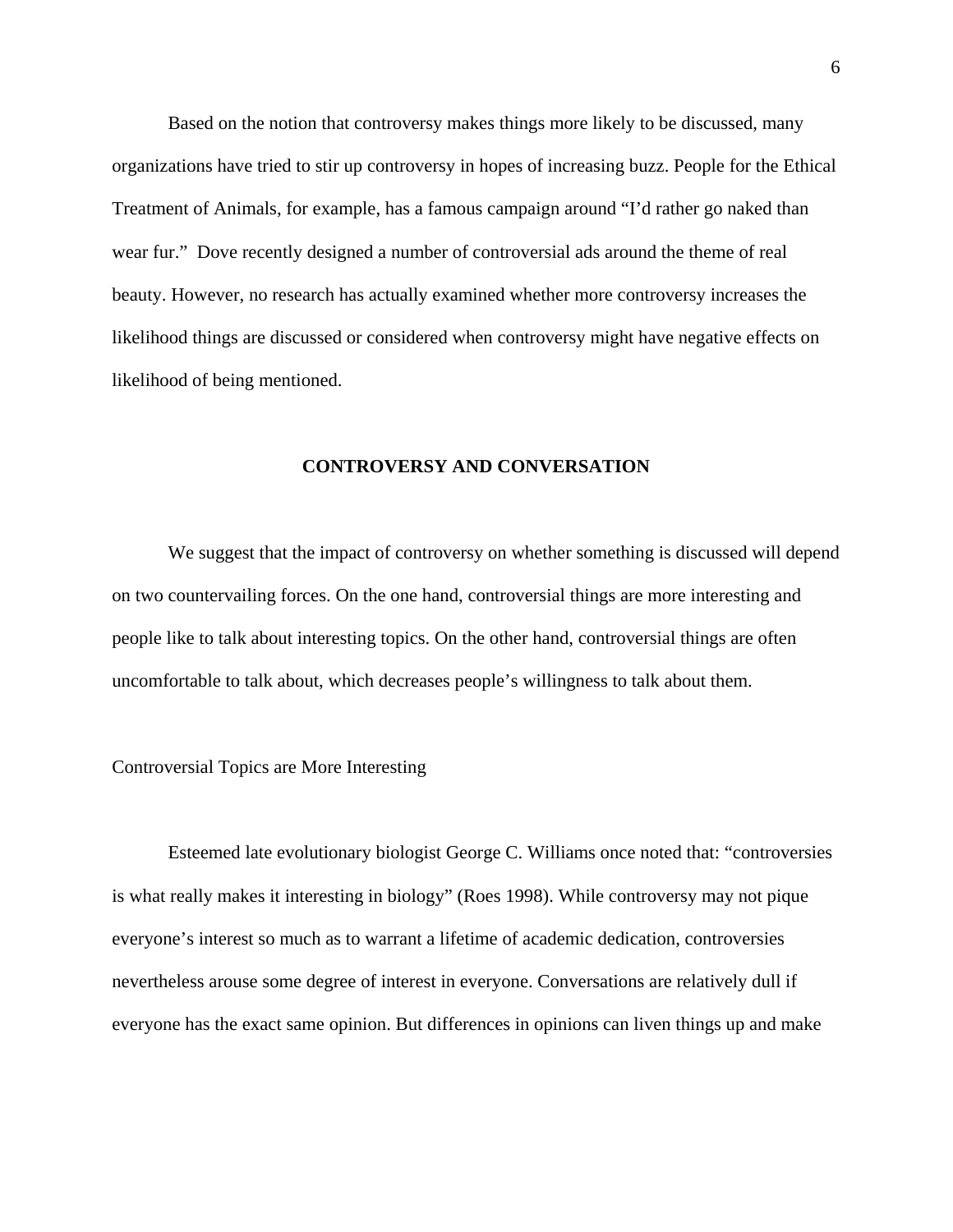discussion more stimulating. There is even a whole Facebook group entitled "Controversy: It's what makes life interesting."

 Not surprisingly, more interesting things are often more likely to be discussed (Berger and Milkman 2012; Heath, Bell, and Sternberg 2001). One reason people talk about things is to entertain themselves and others (Heath et al. 2001), and interesting things are simply more entertaining to talk about. Talking about interesting things also makes people look good to others. Just like the cars we drives or the clothes we wear, the things we say influence how others perceive us. As a result, self-enhancement goals influence what people talk about (Angelis et al. Forthcoming; Berger and Milkman 2012; Wojnicki and Godes 2012). Talking about interesting things rather than boring ones allows people to show that they themselves are interesting (Berger and Milkman 2012; Berger and Schwartz 2011).

 Taken together, this suggests that interest drives controversy's impact on likelihood of conversation. Controversial topics are more interesting to talk about, which, in turn, increases the chance that they will be discussed.

#### Controversial Topics Are Uncomfortable to Discuss

 At the same time, however, controversial topics (and disagreements more generally) can be uncomfortable to talk about. Humans are social creatures who depend on others for survival (Aronson 2003; Latane 1981). Accordingly, people want to be socially accepted (Reiss 2004). People want to fit in, be liked, and be thought of favorably by others (Baumeister 1998; Goffman 1959; Swann Jr., Pelham, and Krull 1989). As a result, concerns about others often affect people's behavior (Argo, White, and Dahl 2006; Ratner and Kahn 2002). Controversial topics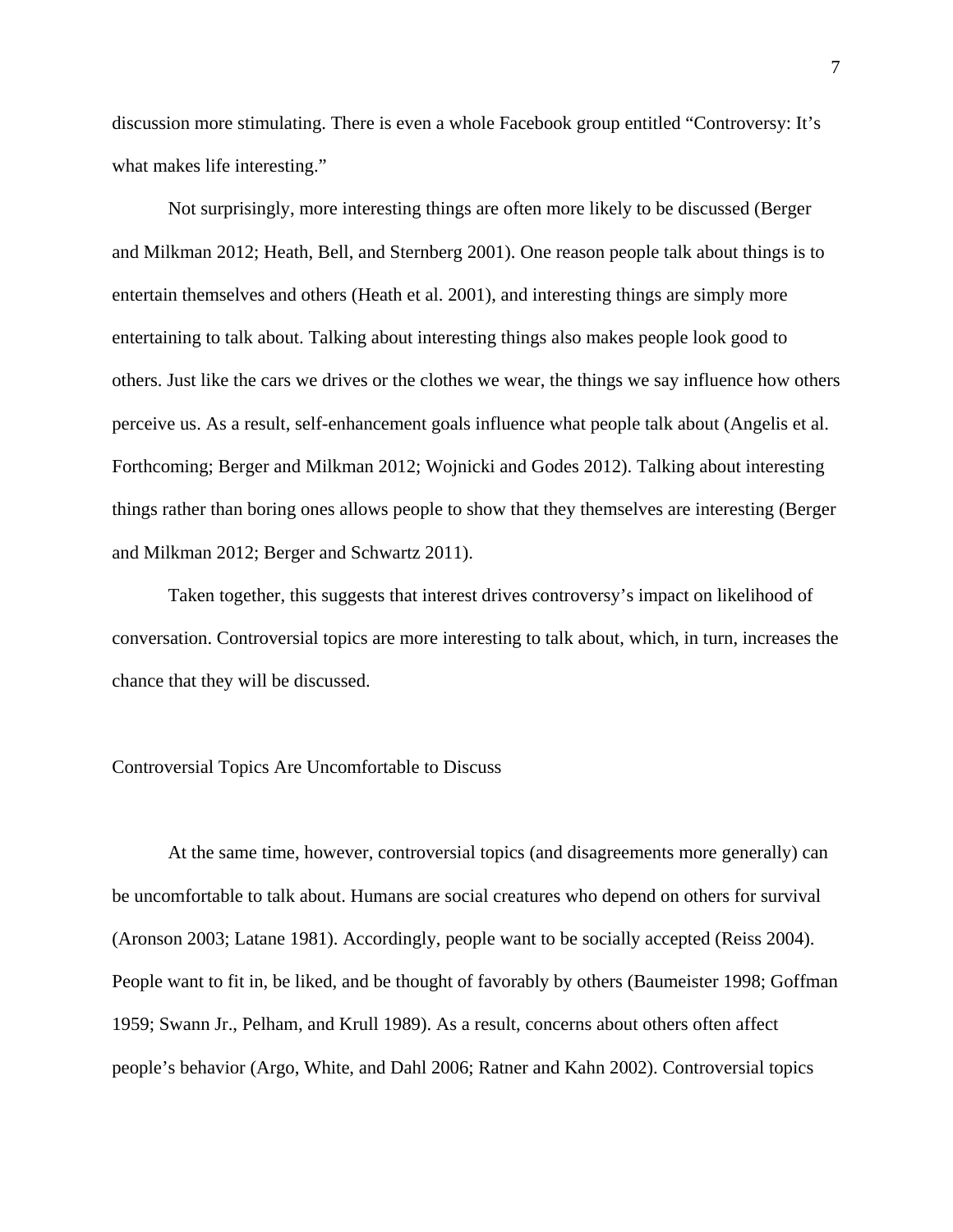tend to draw polarizing, unyielding opinions. While someone may be pro-life, their neighbor may be pro-choice. While someone may be for tax cuts for the wealthy, their brother-in-law may be against them. Discussion of controversial topics fosters interpersonal conflicts that jeopardizes social acceptance (Buss 1990). Thus, controversial topics may be uncomfortable to talk about since people are averse to social rejection (Baumeister and Leary 1995).

 Feelings of discomfort, in turn, should reduce people's willingness to talk. People often use affect as information, or as an input, to decision-making (Loewenstein et al. 2001; Schwarz 1990). Feelings elicited by a target informs decision making (Bechara et al. 1997; Schwarz 2011), where positive feelings of comfort induce approach tendencies while negative feelings of discomfort induce avoidance. In this case, the target is the conversation topic. Thus people are likely to avoid talking about things that make them feel uncomfortable.

 Overall then, the effect of topic controversy on likelihood of discussion should also be driven by discomfort. Talking about controversial things is uncomfortable, which reduces the likelihood that they will be discussed.

#### **THE MODERATING ROLE OF CONTEXT**

 If controversy increases interest, which increases the likelihood of discussion, and discomfort, which decreases the likelihood of discussion, then controversy's overall impact on likelihood of discussion should depend on the relative strength of these two underlying processes. We further test our underlying conceptualization by examining the moderating role of situational factors.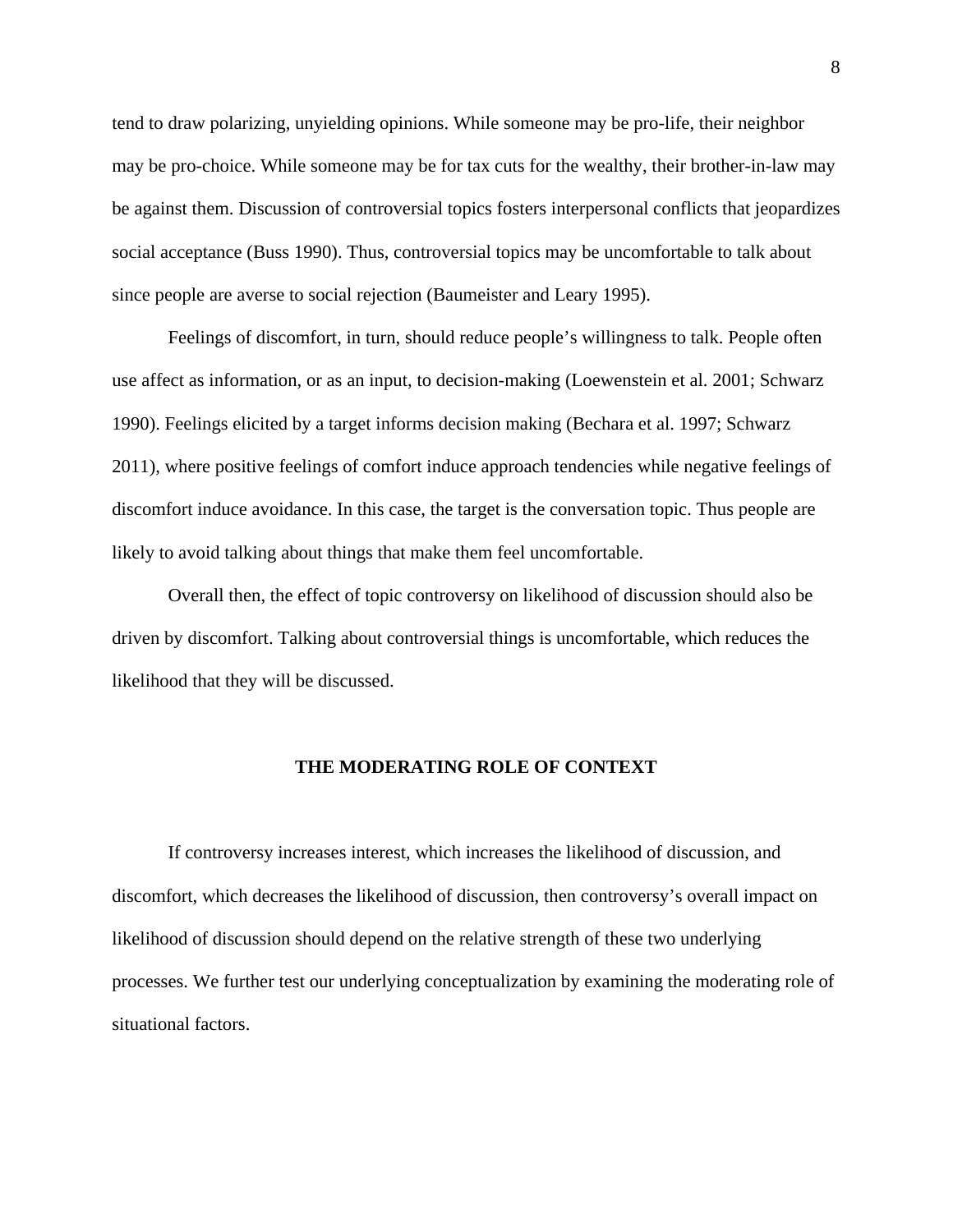Conversations occur in different settings with different people. Sometimes people post anonymously online, while other times, they post while disclosing identity. Sometimes people talk to friends, while other times, they talk to strangers. If our theorizing is correct, then the moderating effects of these contextual factors on the controversy-conversation relationship should be driven by their impact on the relative strength of the two hypothesized processes.

 More interesting topics are likely to remain interesting regardless of whether people's identity is disclosed and regardless of whether they are talking to friends or strangers. The role of discomfort, however, should depend more on the situation. If discomfort reflects concerns about social acceptance, as we suggest, then it should be a weaker driver of discussion when social acceptance concerns are less salient or less threatened by discussion of controversial issues.

 One factor that should moderate social acceptance concerns is identity disclosure. In face-to-face settings, identity disclosure is inevitable since speakers can see one another. In online environments, however, people often talk without ever revealing any personal information (Perez-Pena 2010; Swidey 2010). Conversation participants can post to newsgroups or comment on many websites under assumed names, where there is no way for others to trace the comment back to the posters' true identity. Social acceptance concerns should be less salient in these anonymous online settings since there is no public "self" for the individual to manage (Goffman 1959; Ratner and Kahn 2002). As a result, discomfort related concerns should be a weaker driver of conversation when people are anonymous. Indeed, social critics have lamented that online forums where people's identity is not disclosed allow people to say nasty, repulsive things that they would not say if their identity was public (Perez-Pena 2010). Thus, discomfort should play a bigger role in driving what is discussed when people have to disclose identity than when they are anonymous.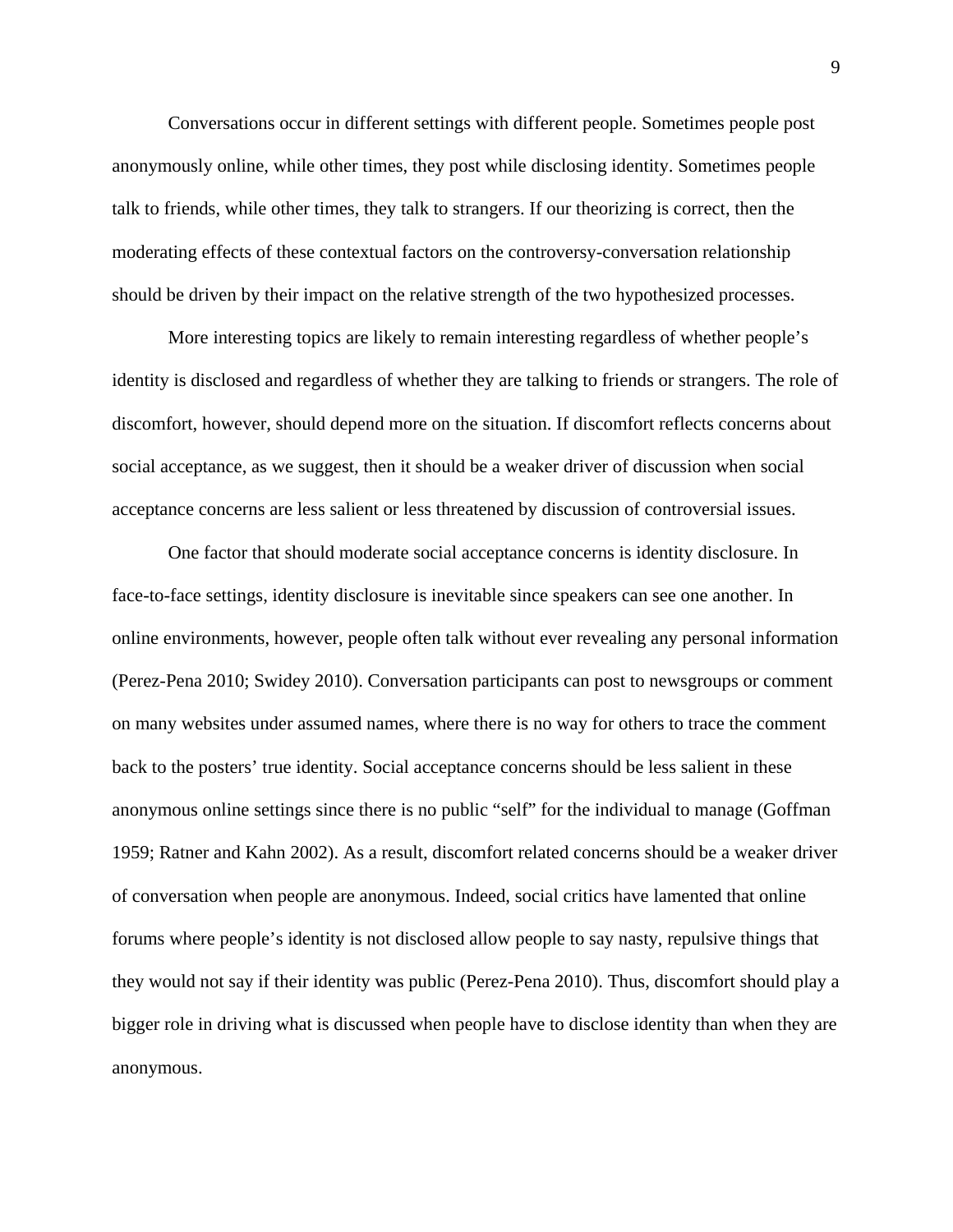Another factor that should moderate social acceptance concerns is whether people are talking to friends or strangers. People know their friends fairly well. Even if a friend says something offensive when discussing a controversial issue, it should not impact social acceptance much because our judgment of them is based on more than one conversation. In the case of strangers, however, or people we do not know as well, we do not have past history to buffer against current and future transgressions. In these cases, more is at stake in the current conversation since judgments should be based more heavily on the conversation at hand. Further, the fact that people know more about their friends allows them to better adjust what they talk about and how they talk about specific issues. Knowing that a friend is pro-life, for example, is likely to influence how one talks about one's own pro-choice views. Interpersonal knowledge thus affords people the ability to tailor what they say to ensure smooth conversation. Overall then, talking about controversial topics should be less threatening to social acceptance when talking to friends than strangers, and so discomfort should be a weaker driver of conversation when talking to friends.

#### **THE CURRENT PROJECT**

 We test our theoretical framework using multiple methods. First, we examine the relationship between controversy and likelihood of discussion using almost 5,000 posts from a real online discussion forum (study 1). Next, we use lab experiments to more directly examine the causal impact of controversy on conversation (study 2) and to test the hypothesized mechanisms behind this effect (i.e., interest and discomfort, studies 3 and 4). By manipulating contextual factors such as identity disclosure (study 3) and conversation partner (friend vs.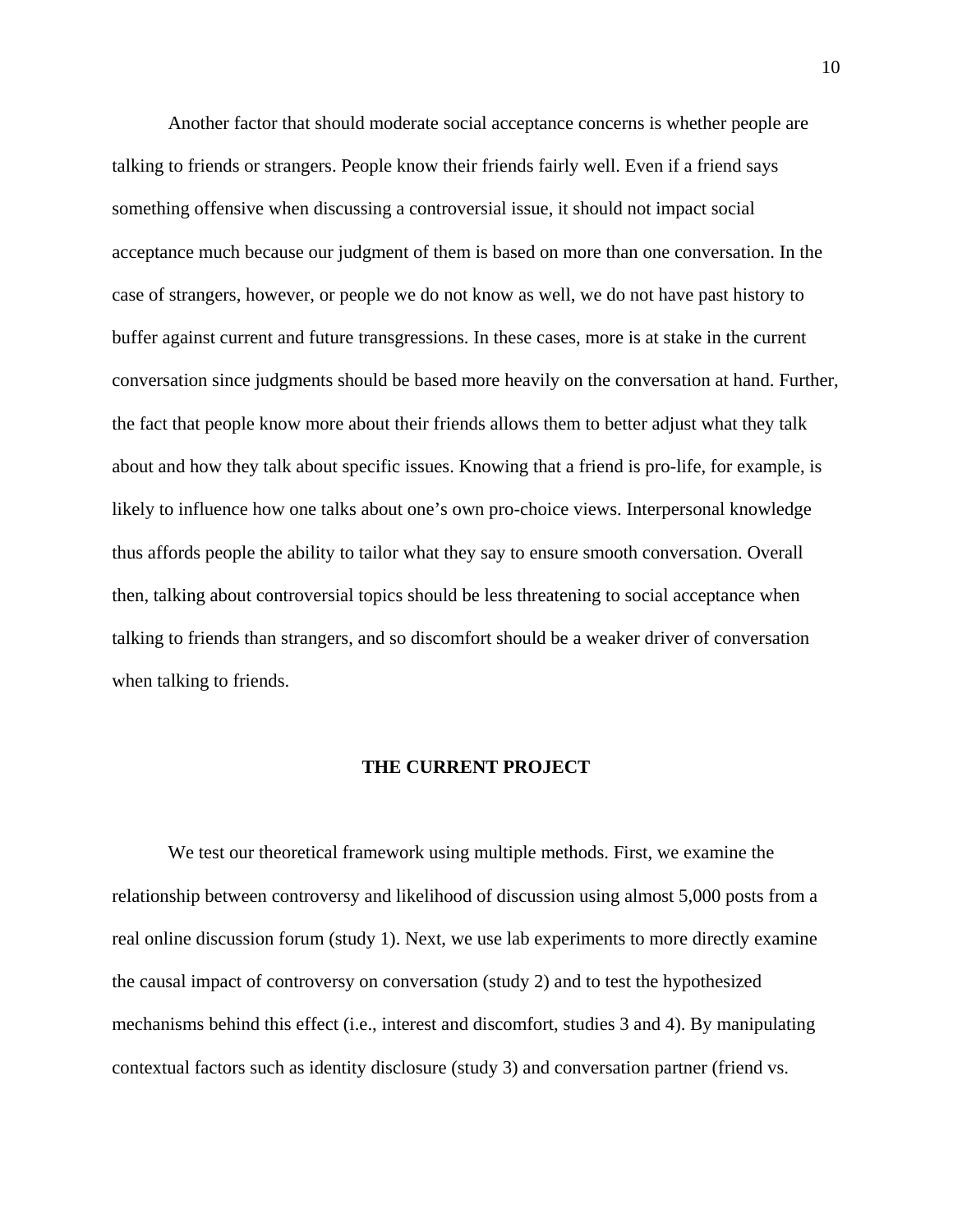stranger, study 4), we investigate how they moderate the controversy-conversation relationship through their impact on interest and discomfort.

#### **STUDY 1: CONTROVERSY AND COVERSATION IN THE FIELD**

 Our first study examines how controversy impacts likelihood of discussion in the field. We use a real online news website to look at how the amount of controversy an article evokes impacts the number of comments it receives.

 Our analysis focuses on Topix.com, an online news website. This site covers a variety of news topics and people often post comments (though they do not have to disclose their identity when doing so). We chose this site for a number of reasons. First, unlike some content specific websites (e.g., sports blogs) Topix covers a wide range of topics from world news and politics to sports and entertainment. Second, drawing more than five million unique visitors (Topix Blog 2008) and over one hundred-thousand comments a day (http://www.topix.com/topix/about), Topix is one of the most popular online news destinations.

Third, and most importantly, the design of the Topix website allows us to avoid potential confounds due to article featuring. Most online news sites feature articles differentially based on their content. The New York Times, for example, puts certain articles at the top of its homepage and hides others behind a trail of links. Preferential featuring influences how much attention articles receive (Berger and Milkman 2012), which could also impact the number of comments they collect. Topix.com, however, does not have this issue. News stories are placed at the top of the page as they come in, which eliminates the possibility that controversial articles receive more comments merely because they are placed in more prominent places on the website.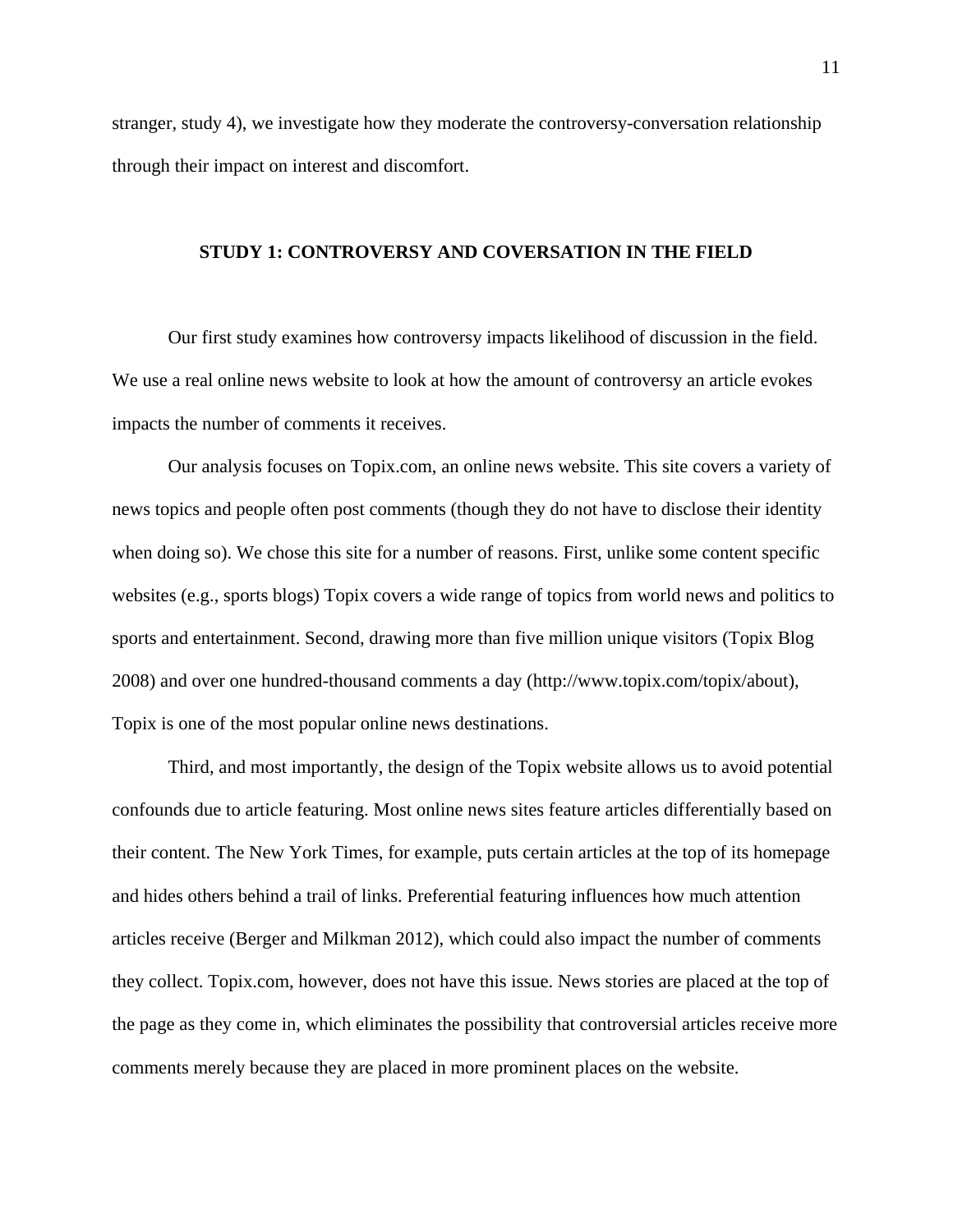#### Data and Coding

First, we collected data on all articles  $(N = 208)$  that appeared in the world news, US news, US politics, business, sports, and entertainment sections of topix.com over a two day period (January  $24^{\text{th}}-25^{\text{th}}$ , 2011). The articles cover a wide range of topics (e.g., immigration policy, Google, and politics in Afghanistan).

Second, we coded how controversial each article was. We saved the article's text, gave two independent raters a definition of controversy (i.e., "the extent to which a topic allows for dispute, debate, and differing opinions"), and asked them to code how much controversy each article evoked  $(1 = not at all controversial, 7 = very controversial)$ . Different coders' ratings were reasonably correlated (*r* = .68) and averaged to form a controversy score.

Third, we collected the number of comments each article received (our measure of conversation). Articles receive comments the day they are published, but some continue to accumulate comments in the days that follow. Observation indicated that new comments are unlikely to trickle in after the first couple weeks and so we recorded all comments each article received in the 15 days post release (4741 comments in total). The mean number of comments received per article was 22.79. The distribution of comments was highly skewed (Skewness = 3.90, Kurtosis = 18.67), and so we took the log for our analyses. A small number of articles had no comments, so because the log of 0 is undefined, we took the log of (number of comments  $+ 1$ ) to retain these articles in our analyses.

 Because we hypothesized that controversy affects likelihood of discussion via two countervailing processes, we regress the number of comments both on controversy (linear) and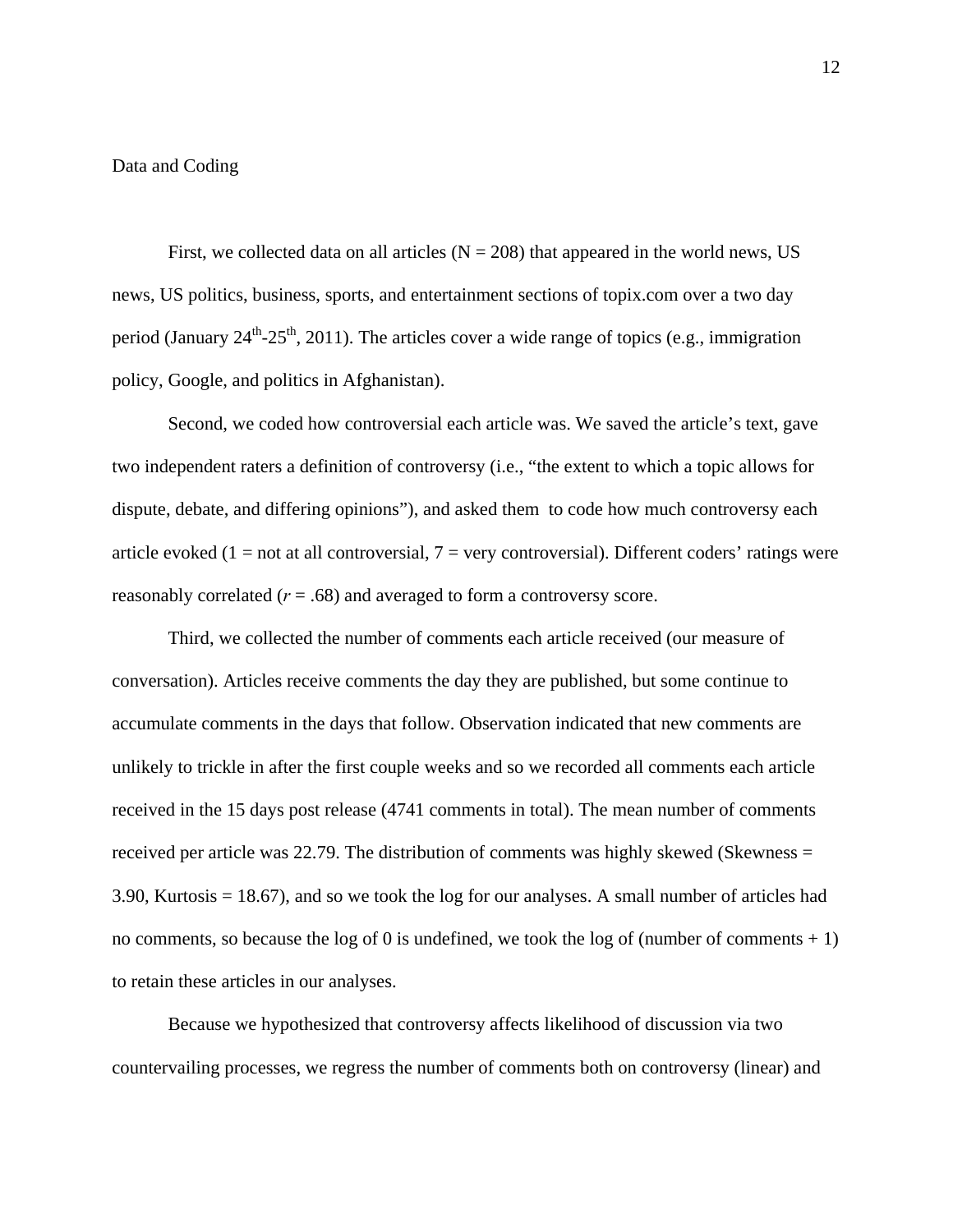controversy-squared. This allows for potential non-linearities in the relationship between controversy and likelihood of discussion, which often occur in dual processes systems (e.g., inverted-U relationship between arousal and performance is driven by attention and worry, Matthews 2000).

#### Results

 Results indicate an inverted-U relationship between controversy and conversation. While controversy has a positive linear effect on the number of comments an article receives ( $\beta_{\text{controversv}}$ )  $= .92$ , SE = .26, *t*(205) = 3.59, *p* < .01), it also has a negative quadratic effect ( $\beta_{\text{controversy}}$   $\gamma$  = -.10,  $SE = .04$ ,  $t(205) = -2.84$ ,  $p < .01$ ). As shown in figure 1, low levels of controversy increase conversation. But past a certain point, additional controversy fails to increase (and even decreases) conversation.

The reversal is particularly noteworthy given the moderate level at which the effects of controversy start to reverse. While one might imagine that people avoid talking about extremely controversial things (e.g., partial-birth abortions), results indicate that additional controversy decreases conversation starting at a moderate levels of controversy. Taking the first derivative of our model and setting it to 0, we find that the inflection point at which addition controversy starts to decrease conversation is at 4.6, which is not far past the midpoint of our scale (4).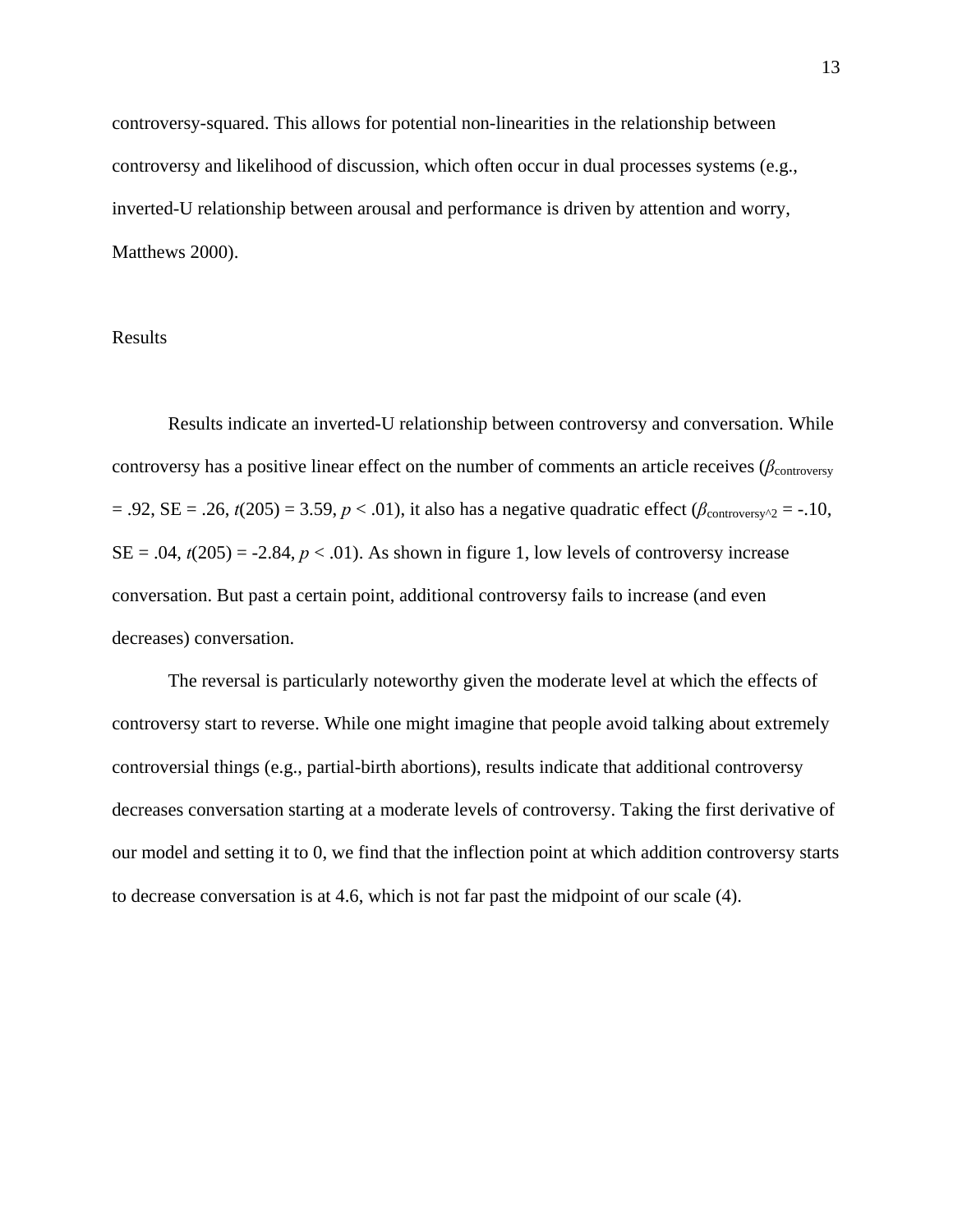**FIGURE 1**  RELATIONSHIP BETWEEN CONTROVERSY AND CONVERSATION (STUDY 1)



Discussion

Analysis of a real news website reveals that, contrary to popular belief, controversy doesn't always increase discussion. While a move from low to moderate level of controversy increases the number of comments an article receives, additional increase in controversy decreases conversation. Further, the results show that this isn't simply driven by people not commenting on extremely controversial articles. Comments decrease even at a moderate level of controversy.

 It is worth noting that our results persist even when we control for each article's general topic (e.g., US politics, business, sports) and length  $(\beta_{\text{controversy}} = .67, \text{SE} = .27, t(197) = 2.45, p <$ .05;  $\beta$ <sub>controversy</sub> $\gamma$ <sub>2</sub> = -.07, SE = .04, *t*(197) = -2.01, *p* < .05) This casts doubt on the possibility that our results are driven by more people reading articles about certain topics (e.g., politics), which also happen to be more controversial. It also casts doubt on the notion that controversial articles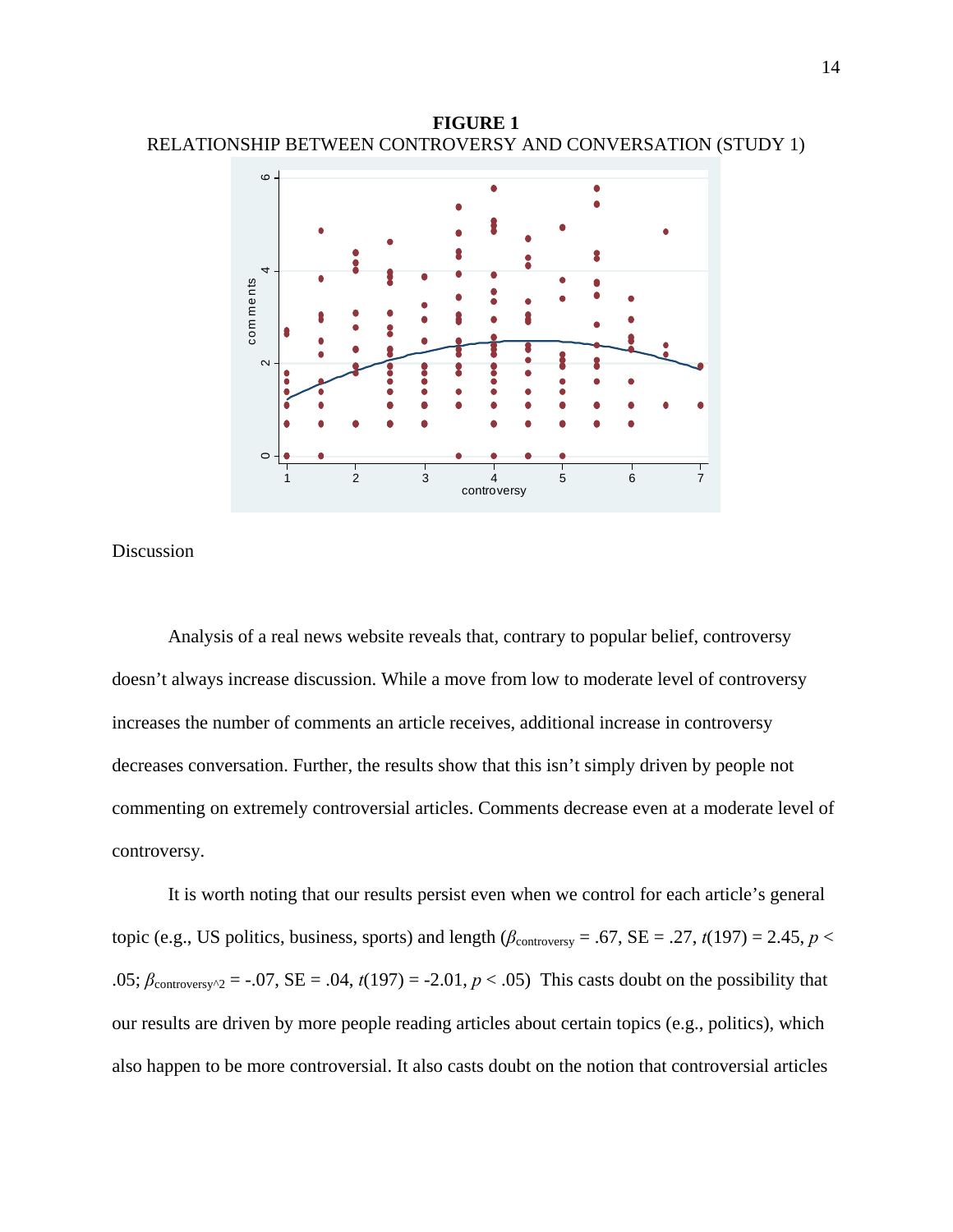are somehow longer or shorter, and this, in turn, is what is driving the differential number of comments, rather than controversy itself.

Our results are also robust to data transformation and model selection. When we regress the untransformed comments data on controversy and controversy-squared using a negative binomial regression (Greene 2008) we find almost identical results. A positive linear effect of controversy ( $\beta_{\text{controversy}} = 1.23$ , SE = .31,  $z = 3.99$ ,  $p < .01$ ) and negative effect of controversy squared ( $\beta$ <sub>controversy</sub> $\gamma$ <sub>2</sub> = -.13, SE = .04, *z* = -3.15, *p* < .01). This suggests that our findings are not due to the specific model form used.

So far, we examined how controversy relates to the number of comments an article receives. One might argue, however, that our results are not driven by increased likelihood of commenting but by more back and forth among a smaller number of posters. Ancillary results question this possibility. For a subset of articles, we counted the number of unique posters and regressed it on controversy and controversy-squared using a negative binomial regression. Results show that, like comments, the number of unique posters is related to controversy via an inverted U-relationship ( $\beta_{\text{controversy}} = .66$ , SE = .31, *z* = 2.14, *p* < .05;  $\beta_{\text{controversy}}$ <sup>2</sup> = -.08, SE = .04,  $z = -1.99$ ,  $p < .05$ ). Thus while controversy may also impact the number of comments each person posts, something we discuss further in the general discussion, that does not appear to be driving the results observed here.

 To more directly rule out this possibility though, and to more directly show the causal impact of controversy on likelihood of discussion, we turn to experiments. They allow us to cleanly manipulate the amount of controversy content evokes and measure the resulting impact on word-of-mouth. They also allow us to test the underlying processes behind these effects and how they are moderated by contextual factors.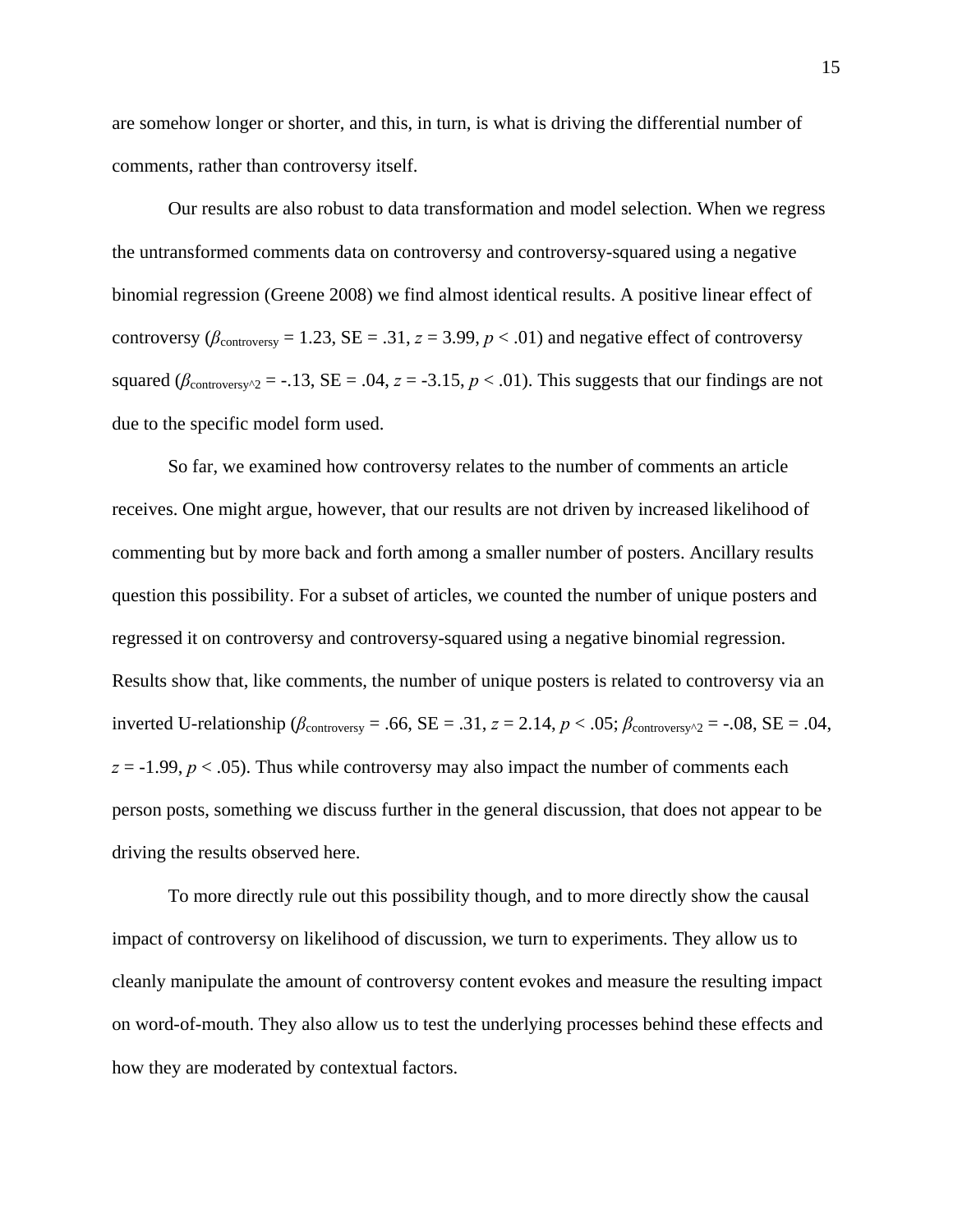#### **STUDY 2: CONTROVERSY IN THE LAB**

 Study 2 uses a tightly controlled laboratory setting to test the causal impact of controversy on likelihood of discussion. By manipulating controversy and measuring its subsequent impact on word-of-mouth, we are able to directly examine the effects of controversy on conversation.

First, we used a pre-test to find a set of conversation topics that were related to the same overall domain, but varied in controversy. Then we exposed participants to one of these topics and examined how likely they would be to discuss it. We use a similar conversation context to the one examined in the field study to test whether the results are consistent with Study 1.

#### **Methods**

 To generate a set of conversation topics that varied in controversy, we first chose one broad conversation topic (i.e., women's rights) and then listed relevant subtopics (e.g., right to abortion, right to own property, etc.). Pre-test participants  $(N = 21)$  rated these subtopics on controversy  $(1 = not at all controversial, 7 = very controversial)$ . This allowed us to generate topics that vary in controversy but are similar in content. A repeated measures ANOVA yielded three suitable subtopics: women's right to own property (low controversy topic,  $M_{\text{controversv}} =$ 1.29), women's right to equal pay (moderate controversy topic,  $M_{\text{controversy}} = 3.52$ ), and women's right to abortion (high controversy topic,  $M_{\text{controversy}} = 6.38$ ; all pairwise comparisons significant at  $p < .01$ ).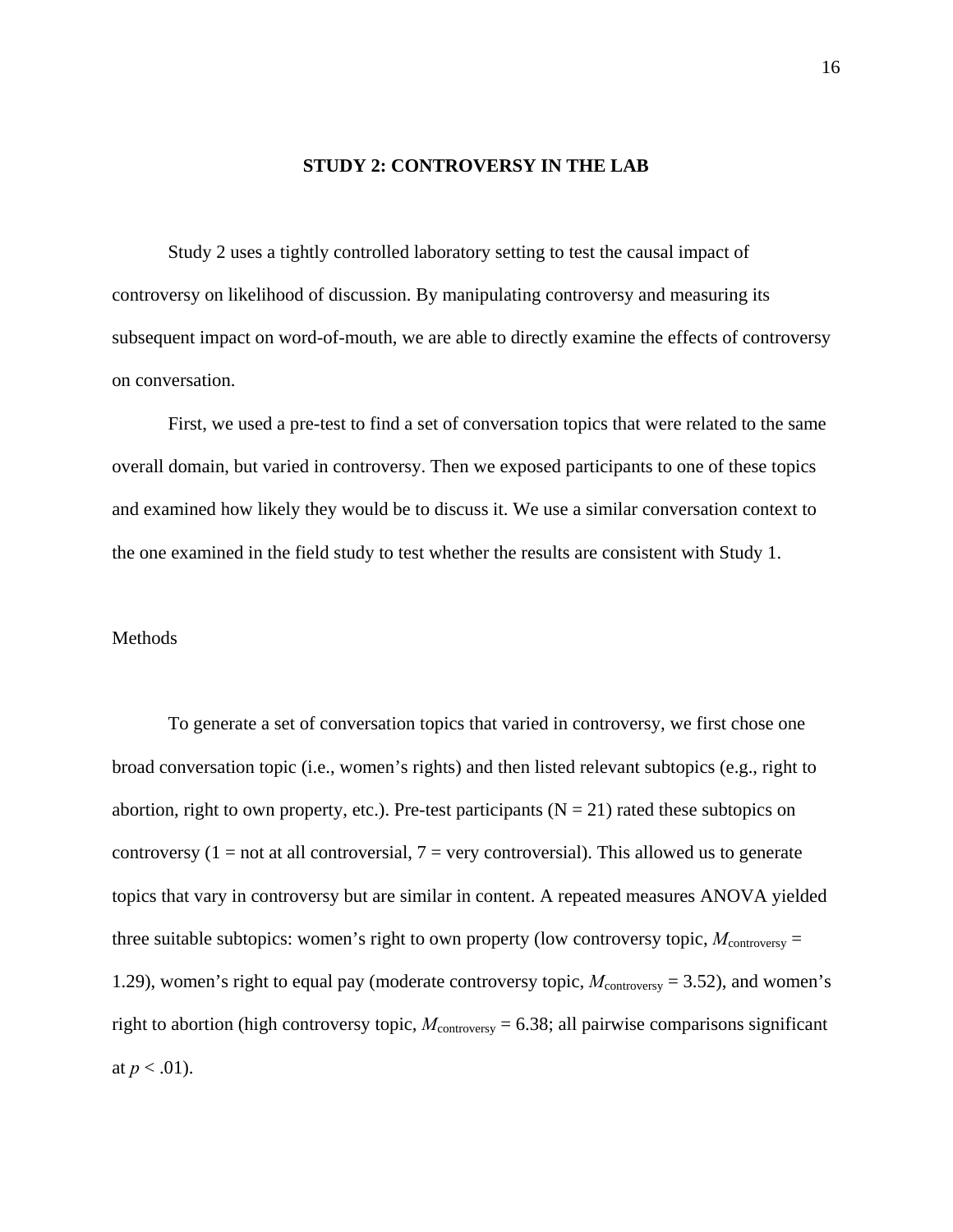Sixty-three participants from an online pool participated in the main study for pay. To keep the conversation context similar to that of our field study, participants were asked to imagine having an anonymous online conversation with a group of strangers where everyone was using untraceable nicknames and that no one had any personal information about other people.

Participants were randomly assigned one of the three pretested subtopics (low, moderate, or high in controversy), and were asked how likely they would be to talk about the topic  $(1 = not$ at all likely,  $7 = \text{very likely}$  in the situation described.

Results

Results reveals that controversy significantly affects likelihood of discussion  $(F(2, 60) =$ 7.37, *p* < .01, see figure 2). Consistent with the findings of our field study, planned comparisons show that a moderate level of controversy increases likelihood of discussion ( $M_{\text{moderate}} = 5.25$  vs.  $M_{\text{low}} = 3.05$ ,  $F(1, 60) = 12.63$ ,  $p < .01$ ). Additional controversy, however, hurts likelihood of discussion ( $M_{\text{high}} = 3.36$  vs.  $M_{\text{moderate}} = 5.25, F(1, 60) = 9.45, p < .01$ ). There was no difference in likelihood of discussion between the low and high controversy topics ( $M_{\text{low}} = 3.05$  vs.  $M_{\text{high}} =$  $3.36, F < 1$ ).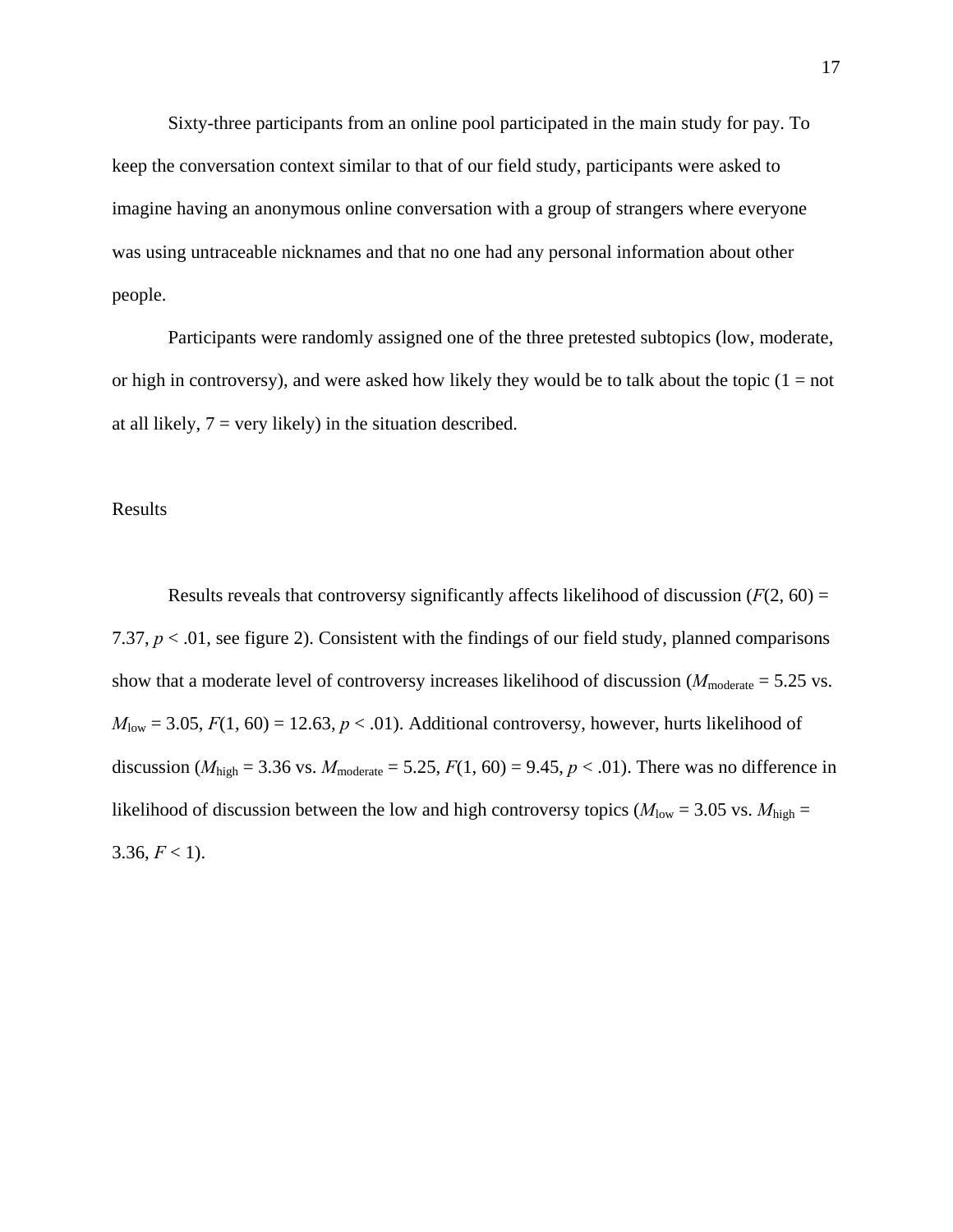**FIGURE 2** EFFECTS OF CONTROVERSY ON LIKELIHOOD OF CONVERSATION (STUDY 2).



Discussion

Replicating the findings of our field study in an experimental context, the results of study 2 further illustrate that controversy does not always boost likelihood of conversation. While a moderate amount of controversy increases the likelihood of conversation, additional controversy actually decreases the likelihood of conversation. Showing these effects in an experimental context reaffirms the causal impact of controversy on likelihood of conversation.

 Study 3 moves to test our hypothesized process and also examines the moderating role of identity disclosure.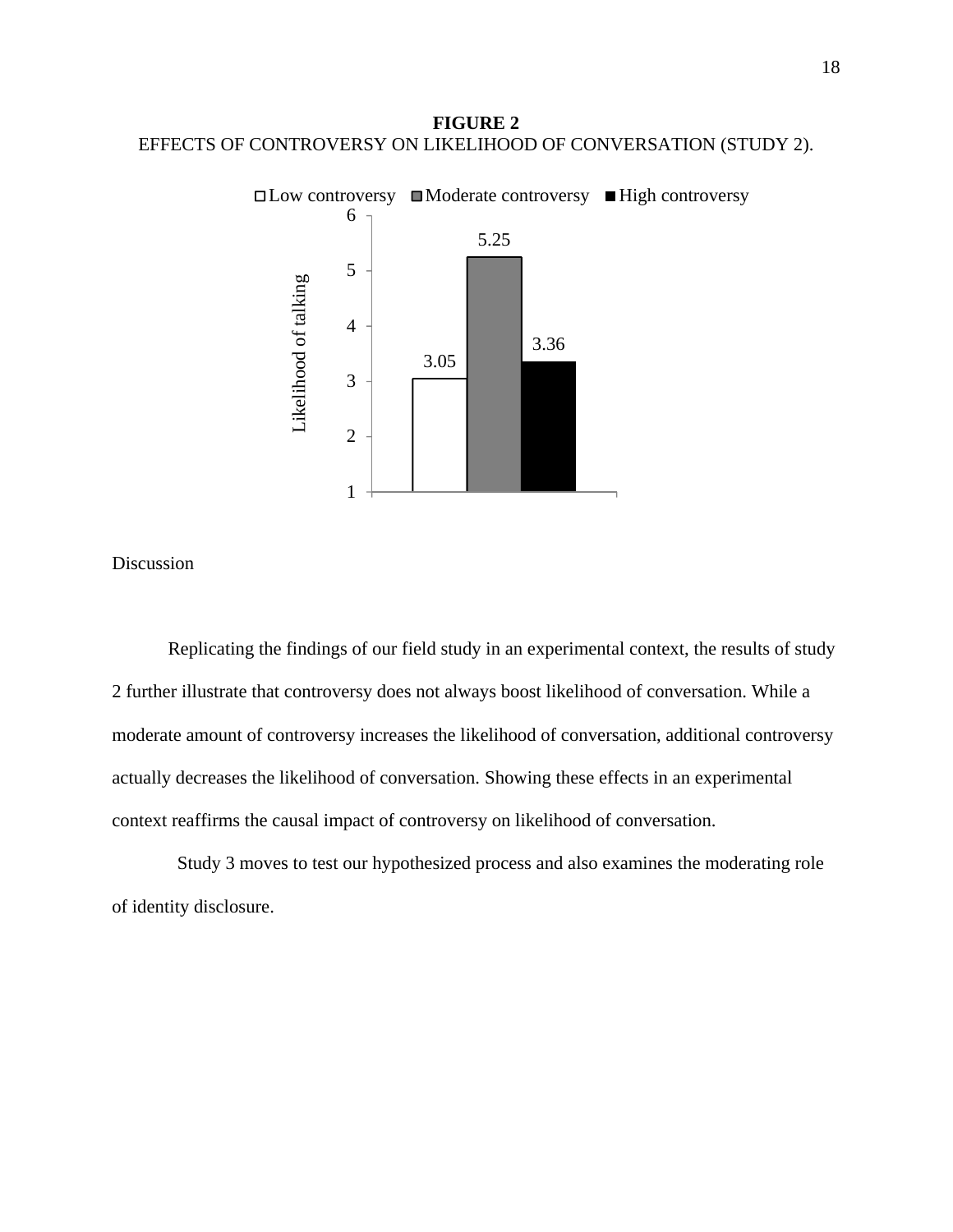#### **STUDY 3: THE MODERATING ROLE OF DISCLOSURE**

Study 3 has three main goals. First, to test the generalizability of our effects, we use a broader set of conversation topics. Rather than giving everyone one a set of pretested topics, participants generated the conversation topics themselves.

Second, we test the underlying processes behind these effects. We suggested that controversy drives conversation via two distinct, countervailing routes. Controversial topics are more interesting, which should increase the chance that they are discussed. At the same time though, controversial topics can be uncomfortable to talk about, which should decrease the likelihood that they are discussed. Thus, we measure each of these variables to test whether the overall effect of controversy on likelihood of discussion depends on the confluence of these two opposing mechanisms.

Third, we examine the moderating role of identity disclosure. While Topix and online platforms like Reuters and Gawker.com do not require identity disclosure, many websites are moving away from the anonymous model and are increasingly requiring identity disclosure (Perez-Pena 2010). The Wall Street Journal, for example, requires that posters provide real names. USA Today asks people to login to their Facebook account before commenting on content. How might such identity disclosure impact the relationship between controversy and conversation?

We suggest that the impact of disclosure will depend on how it affects our hypothesized underlying processes. As discussed previously, while disclosure should have little effect on how interesting the topic seems, it should increase the role of discomfort as a driver of conversation.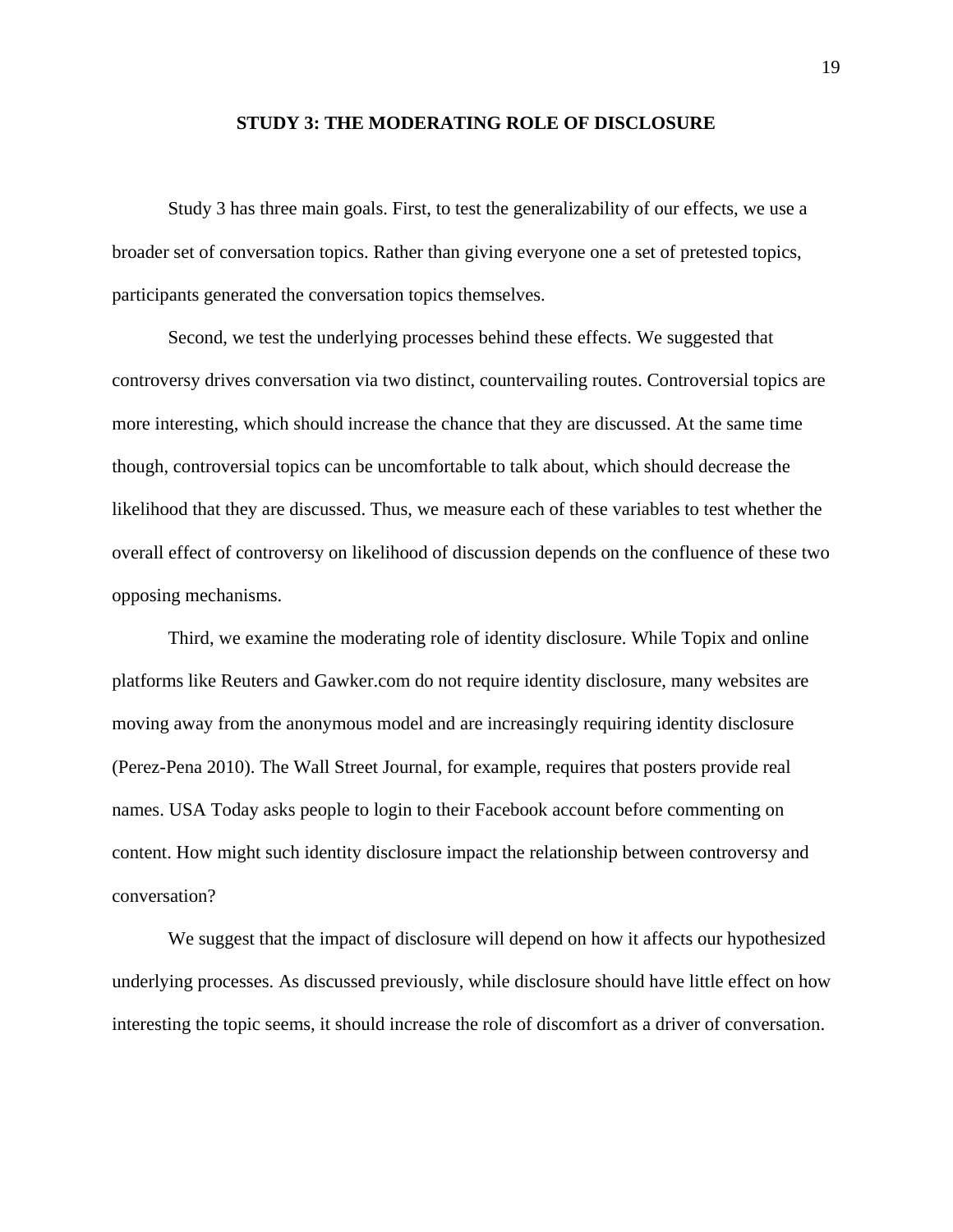By manipulating whether people expect identity disclosure during a conversation, we test how disclosure impacts the controversy-conversation link, and the underlying role of discomfort.

#### Methods

One hundred and forty-six participants from an online pool participated in the study for pay. They were randomly assigned to a condition in a 2 (disclosure: identity not disclosed vs. identity disclosed) x 3 (controversy: low vs. moderate vs. high) between-subjects design.

First, participants generated topics of varying controversy levels. To ensure the topics were as similar as possible on other dimensions aside from controversy, participants first listed a broad topic that comes up in current events (e.g., "marriage"). They were then asked to list three subtopics under this broader topic, one that was low, moderate, and high in controversy (e.g., "heterosexual marriage", "civil union", and "homosexual marriage"). A pretest shows that this manipulation has its intended effects. Participants in the low controversy condition rated their subtopic as lower in controversy than participants in the moderate controversy condition who rated their subtopic as lower in controversy than participants in the high controversy condition  $(M_{\text{low}} = 2.87, M_{\text{moderate}} = 5.13, \text{ and } M_{\text{high}} = 6.21, \text{ all pairwise comparisons significant at } p < .01).$ 

Participants then imagined having an online conversation with a group of strangers. In the identity not disclosed condition, participants were told that they were chatting anonymously using untraceable nicknames and that no one had any personal information about other people (as in study 2). In the identity disclosed condition, participants were told that they were chatting using real names that each person could find out more personal information about other people by looking at other people's profiles. In both conditions, participants were randomly assigned to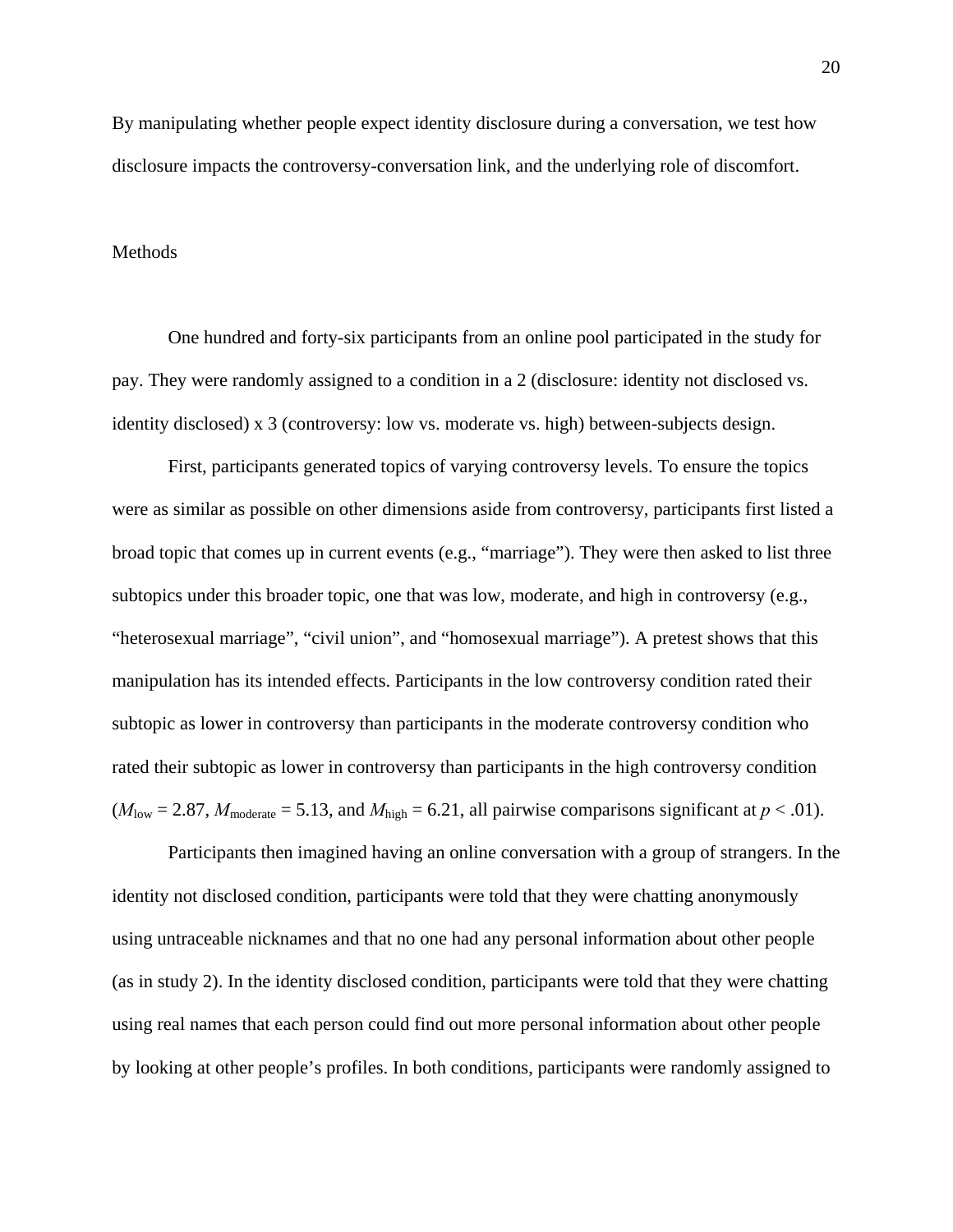one of the three subtopics they listed previously (either low, moderate, or high controversy), and were asked how likely they would be to talk about it  $(1 = not at all likely, 7 = very likely).$ 

We also collected measures to test the hypothesized mechanisms. We asked participants to rate how interesting they found the subtopic  $(1 = not at all interesting, 7 = very interesting)$ and how comfortable they would feel talking about it in the condition described  $(1 = \text{very }$ uncomfortable,  $7 = \text{very comfortable}$ , reverse coded as discomfort).

## Results

*How does disclosure affect the controversy-conversation relationship?* Likelihood of discussion was analyzed using a 2(disclosure: identity not disclosed vs. identity disclosed) x 3(controversy: low vs. moderate vs. high) between-subjects ANOVA.

Results reveal a significant controversy  $\times$  disclosure condition interaction ( $F(2,140) =$ 3.14, *p* < .05, see figure 3).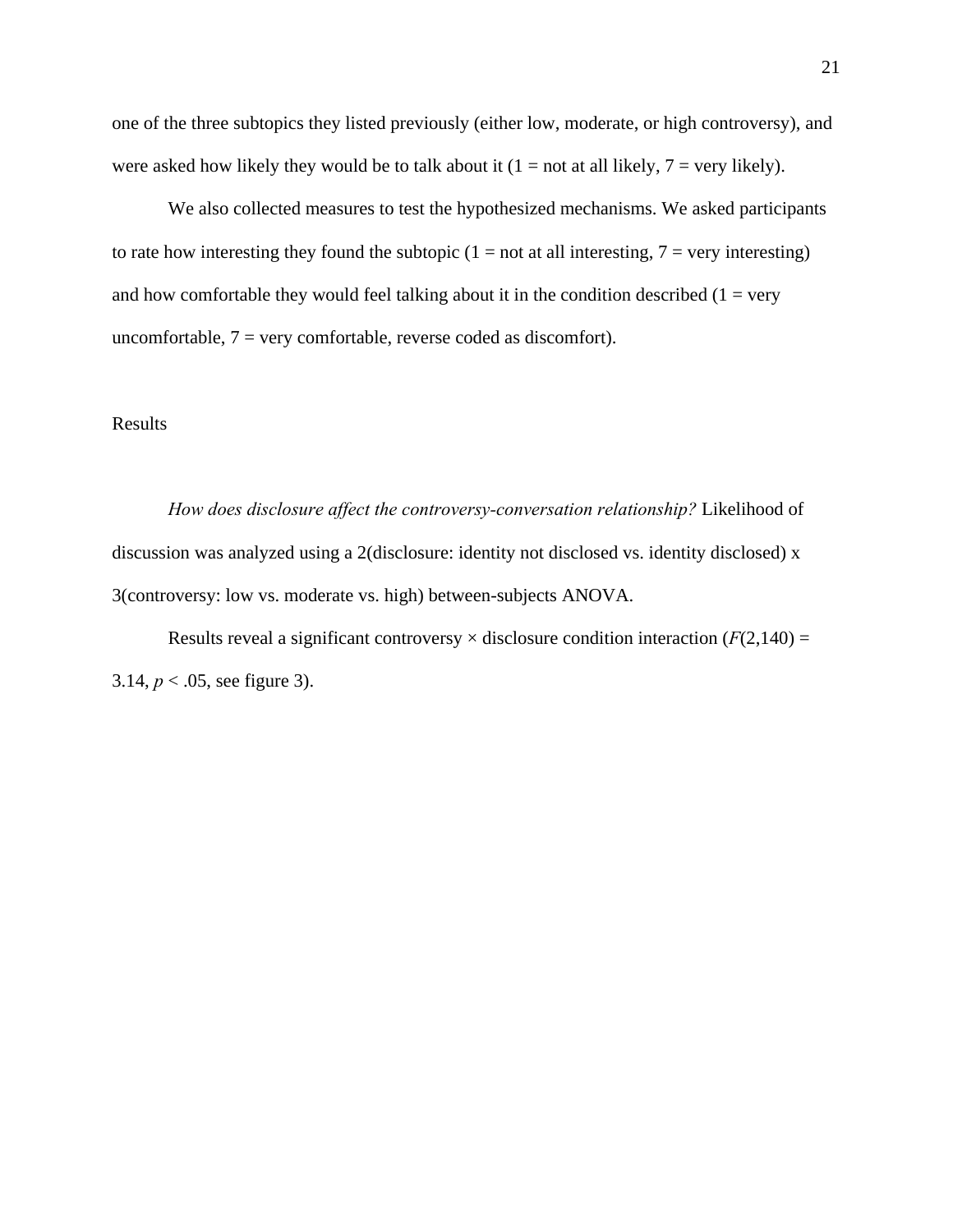**FIGURE 3** EFFECT OF CONTROVERSY AND DISCLOSURE ON CONVERSATION (STUDY 3).



Consistent with the results of our first two studies, when identity was not disclosed, controversy has an inverted-U impact on likelihood of discussion  $(F(2, 140) = 4.47, p = .01)$ . Moving from low to moderate levels of controversy increases likelihood of discussion ( $M_{\text{low}} =$ 4.24 vs.  $M_{\text{moderate}} = 5.61, F(1, 140) = 5.87, p < .05$ . Beyond that point, however, additional controversy actually decreases likelihood of discussion ( $M_{\text{moderate}} = 5.61$  vs.  $M_{\text{high}} = 4.04$ ,  $F(1)$ ,  $140$ ) = 7.56,  $p < .01$ ). There was no difference in likelihood of discussion between the low and high controversy conditions ( $M_{\text{low}} = 4.24$  vs.  $M_{\text{high}} = 4.04, F < 1$ ).

 When identity was disclosed, however, controversy marginally affected likelihood of discussion ( $F(2, 140) = 2.68$ ,  $p = .07$ ). While the differences between low and moderate ( $M_{\text{low}} =$ 4.87 vs.  $M_{\text{moderate}} = 4.24$ ,  $F(1, 140) = 1.12$ ,  $p > .10$ ) and moderate and high controversy topics  $(M_{\text{moderate}} = 4.24 \text{ vs. } M_{\text{high}} = 3.58, F(1, 140) = 1.47, p > 23$  are not significant by themselves, people were significantly less likely to talk about high controversy topics than low controversy ones ( $M_{\text{high}} = 3.58$  vs.  $M_{\text{low}} = 4.87, F(1, 140) = 5.35, p < .05$ )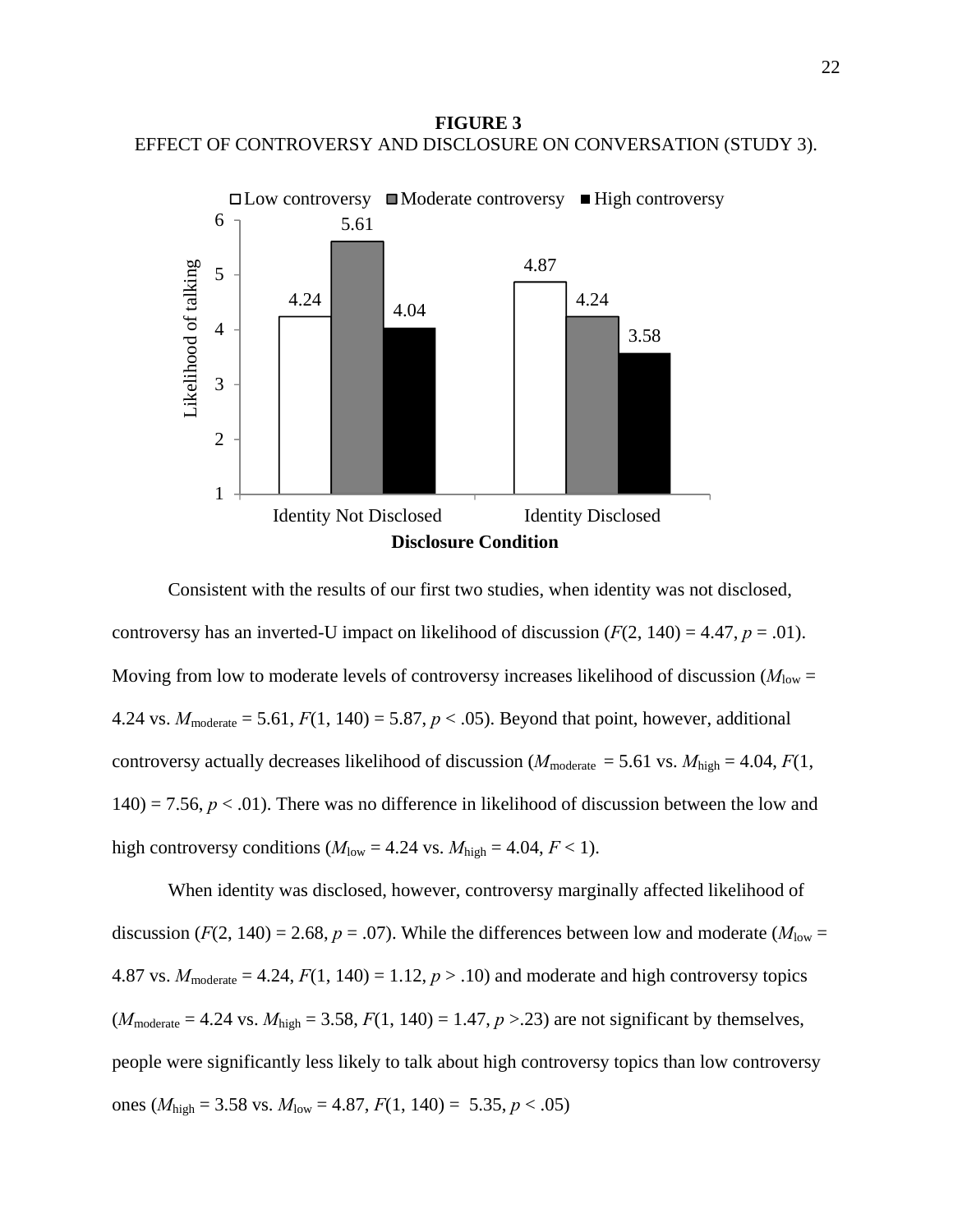*Testing the underlying processes.* To examine whether interest and discomfort are driving our results, we tested whether they jointly mediate the relationship between controversy and likelihood of discussion. We used biased-corrected bootstrapping ( $n = 5000$ , see Briggs 2006; Preacher and Hayes 2008 for a discussion on the advantages of this method) to generate 95% confidence intervals around these indirect effects (interest and discomfort), where successful mediation occurs if the confidence interval doesn't include zero (Hayes 2009; MacKinnon, Lockwood, and Williams 2004; Preacher, Rucker, and Hayes 2007)

Collapsing across disclosure conditions, we find that interesting (95% CIs: .04 to .36) and discomfort (95% CIs: -.63 to -.13) simultaneously mediate the relationship between controversy and conversation likelihood. As predicted, controversy increases interest ( $\beta$  = .63, SE = .18, *t*(142) = 3.46, *p* < .01) and interest increases likelihood of discussion ( $\beta$  = .25, SE = .08, *t*(142) = 3.17,  $p < 0.01$ ). At the same time, however, controversy increases discomfort ( $\beta = 0.70$ , SE = .18, *t*(142) = -3.81, *p* < .01), and discomfort decreases conversation ( $\beta$  = -.50, SE = .08, *t*(142) = 642, *p* < .01). Thus while controversy increases conversation by making topics more interesting to talk about, it simultaneously decreases conversation by making people feel uncomfortable talking about these topics.

*Understanding the effect of disclosure via underlying processes.* Next, we examine why disclosure moderates the controversy-conversation relationship. In particular, we look at how disclosure impacts the underlying processes of interest and discomfort using two different tests.

First, we performed separate mediation analyses for the identity disclosed and identity not disclosed conditions, simultaneously testing interest and discomfort as mediators. For both conditions, the effect of controversy on likelihood of discussion via interesting is significant and positive (Identity Disclosed: 95% CIs: .03 to .44; Identity Not Disclosed: 95% CIs: .01 to .57).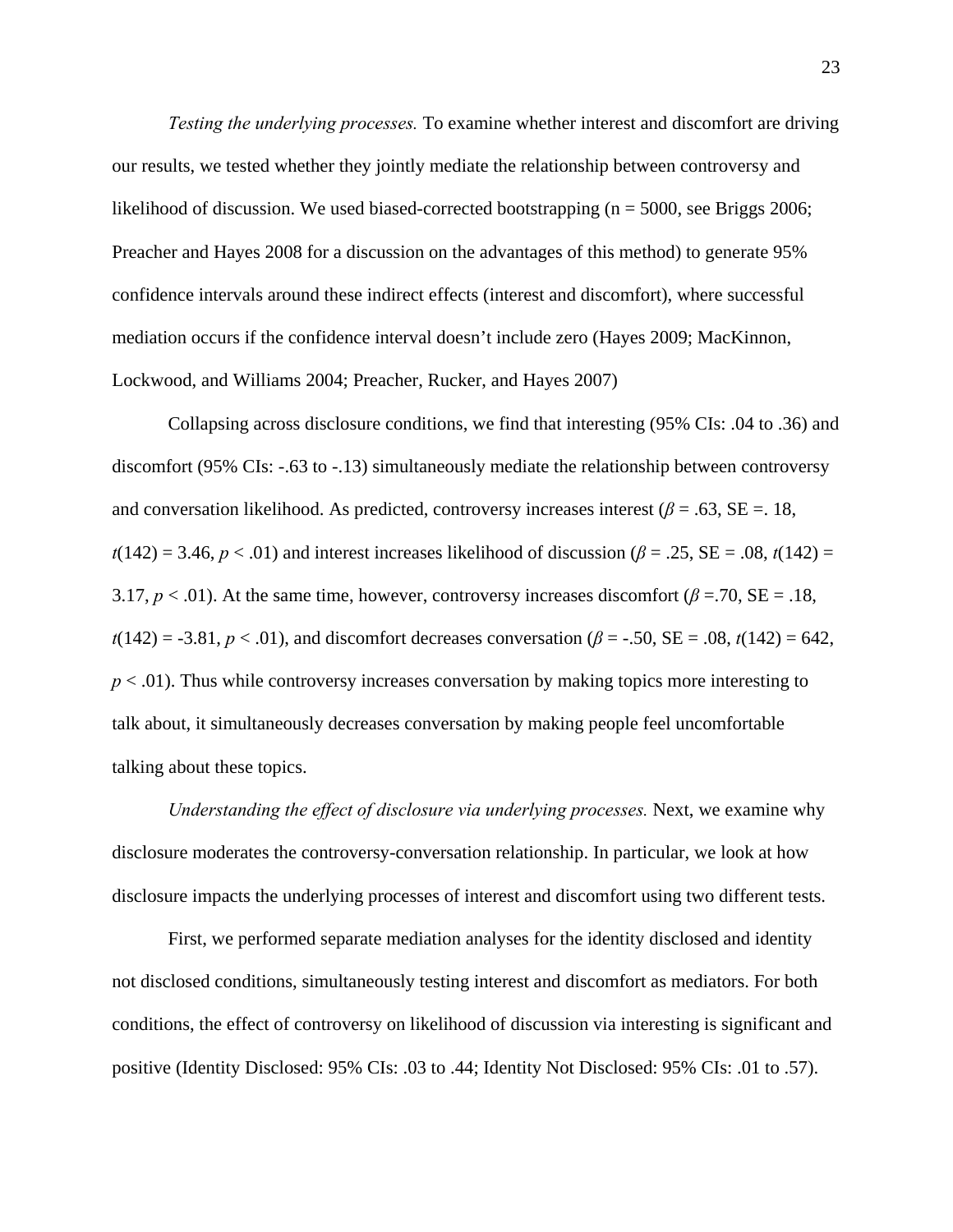Discomfort, however, more strongly mediates the relationship between controversy and likelihood of discussion in the disclosure condition (Identity Disclosed: 95% CIs: -1.03, to -.28; Identity Not Disclosed: 95% CIs: -.53 to .03; see figure 4 for path coefficients). Consistent with our theorizing, this suggests that discomfort acts as a more significant driver of conversation when people have to disclose their identity.

## **FIGURE 4**  MEDIATING ROLE OF INTEREST AND DISCOMFORT AND MODERATING ROLE OF IDENTITY DISCLOSURE (STUDY 3)



\* indicates significance at 5%, \*\* indicates significance at 1%

Second, a moderated mediation (Preacher et al. 2007) over discomfort, with disclosure as moderator, yields similar results. Specifically, disclosure and discomfort interact to affect

Discomfort

 $.90**$  -.69\*\*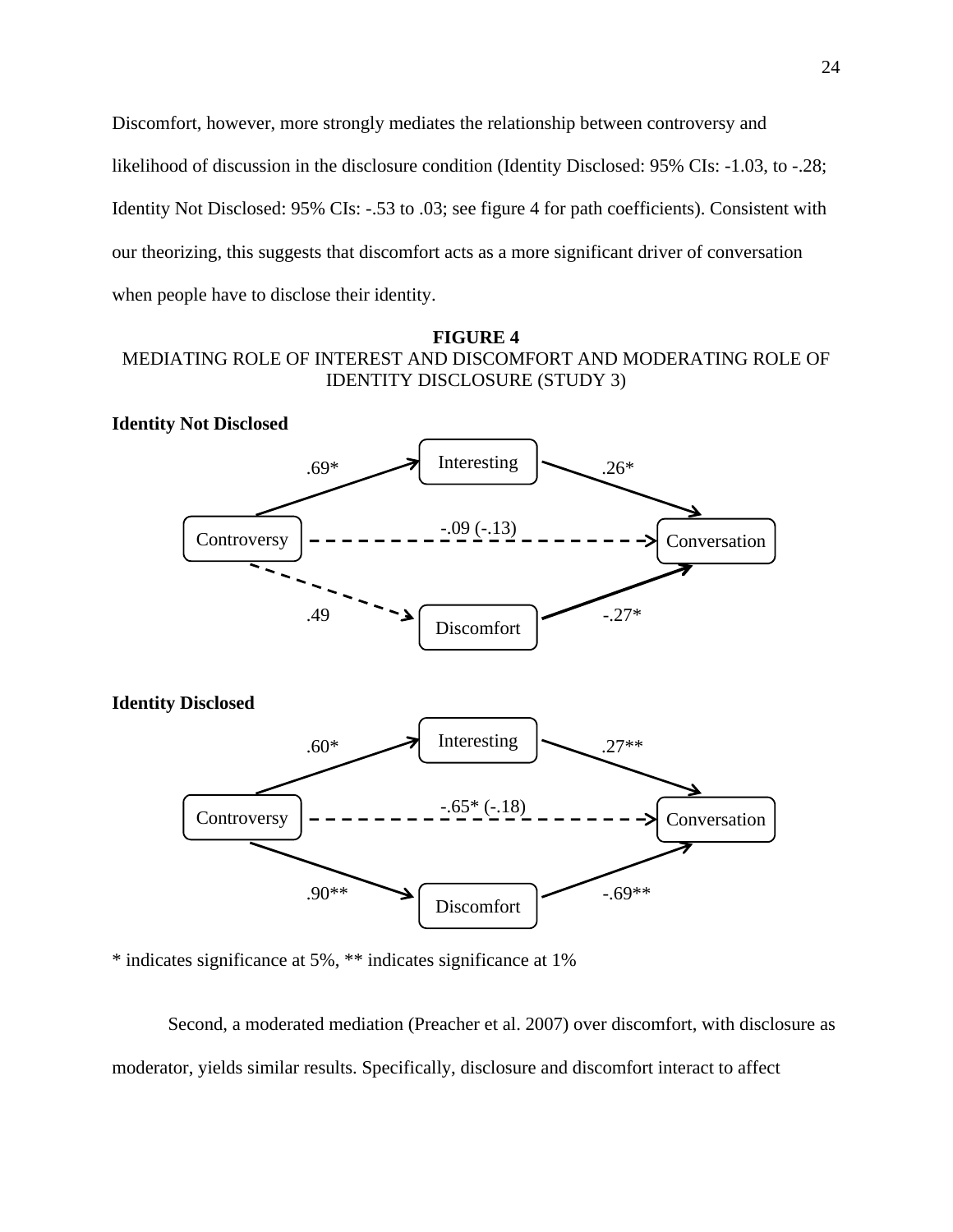conversation (disclosure coding:  $0 =$  identity not disclosed,  $1 =$  identity disclosed;  $\beta = -0.38$ , SE =  $.16, t(139) = 2.41, p < .05$ ). Conditional indirect effects show that discomfort matters in the identity disclosed condition (95% CIs: -1.08 to -.31) but not in the identity not disclosed condition (95% CIs: -.54 to .01). Again, discomfort plays a larger role in driving conversation when people have to disclose their identity.

Finally, further illustration of how interest and discomfort combine to drive conversation can be seen by looking at their relative values across different disclosure and controversy conditions (figure 5).

**FIGURE 5**  INTERESTING AND DISCOMFORT AS A FUNCTION OF CONTROVERSY AND DISCLOSURE CONDITION (STUDY 3)



When people do not reveal identity, a move from low to moderate level of controversy increases likelihood of discussion since interest increases (solid line in figure 5a) while discomfort fails to increase (solid line in figure 5b). However, likelihood of talking decreases as topics go from moderate to high in controversy because discomfort increases more than interest. When people disclose identity, however, controversy always increases discomfort more than interest (dotted lines). Moving from low to moderate controversy boosts interest by 0.91 and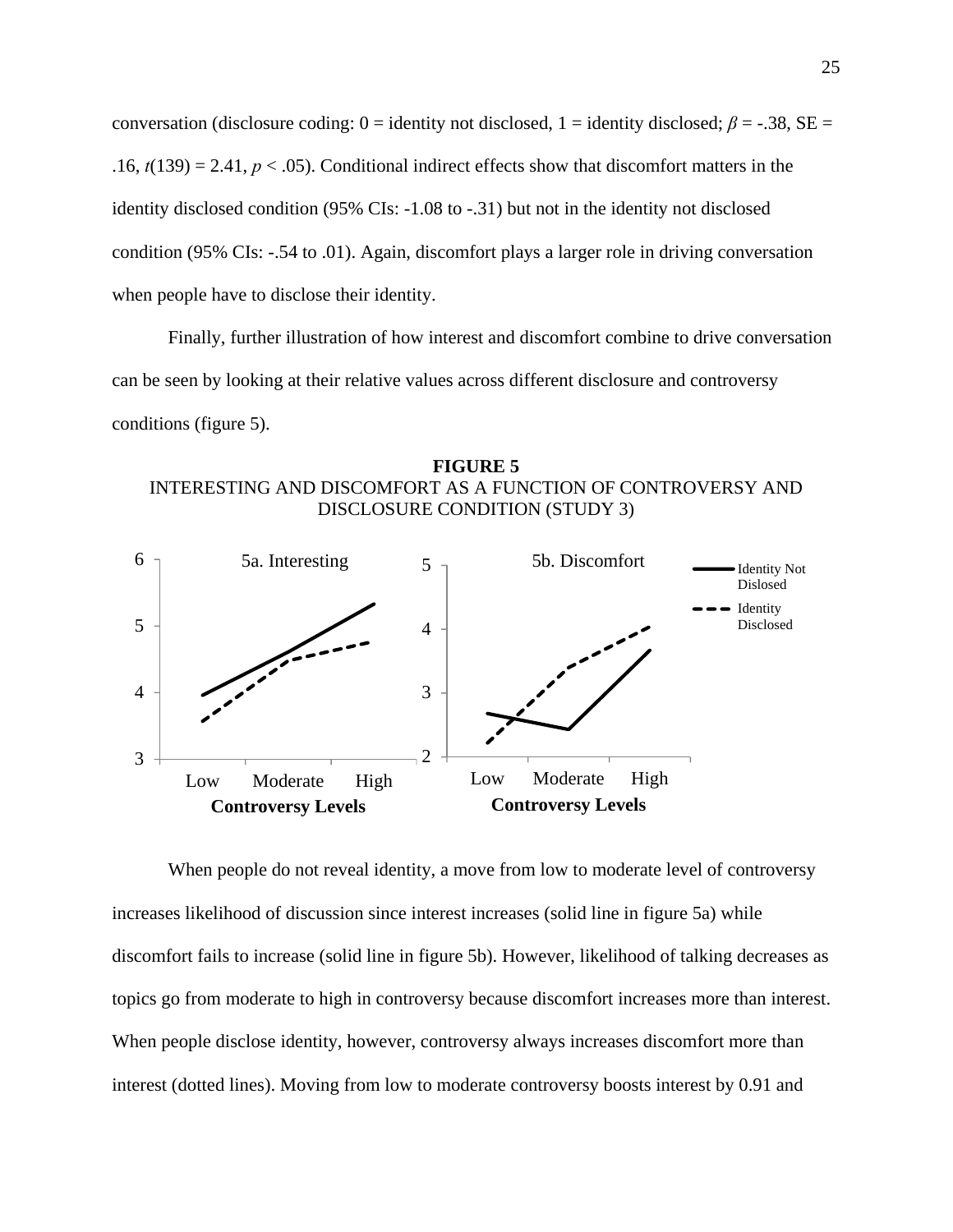discomfort by 1.18. Moving from moderate to high controversy boosts interest by 0.29 and discomfort by 0.64. As a result, the positive effects of interest is canceled out, and in this case overwhelmed, by the negative effects of discomfort.

#### Discussion

 Study 3 extends the findings of studies 1 and 2 and provides deeper insight into the processes behind, and moderators of, the observed effects.

First, reinforcing the findings of studies 1 and 2, we find that in an online setting where identity is not disclosed, controversy has a curvilinear impact on likelihood of conversation. Controversy increases likelihood of conversation up until a moderate level of controversy, after which point additional controversy decreases conversation. Illustrating this effect across a variety of conversation topics speaks to the generalizability of this effect.

 Second, we show that the effect of controversy on likelihood of discussion is moderated by identity disclosure. Moderate controversy only increases conversation when people do not have to reveal their identity. When people have to reveal identity however, controversy fails to increase, and actually decreases conversation.

Third, we demonstrate that two opposing underlying mechanisms, interest and discomfort, drive the effect of controversy on likelihood of discussion. When people do not have to disclose identity, controversy increases conversation by increasing interest. When people have to disclose their identity, however, controversy also has a negative impact on conversation by making people feel uncomfortable. This, in turn, counteracts the positive impact of controversy on likelihood of discussion via interest.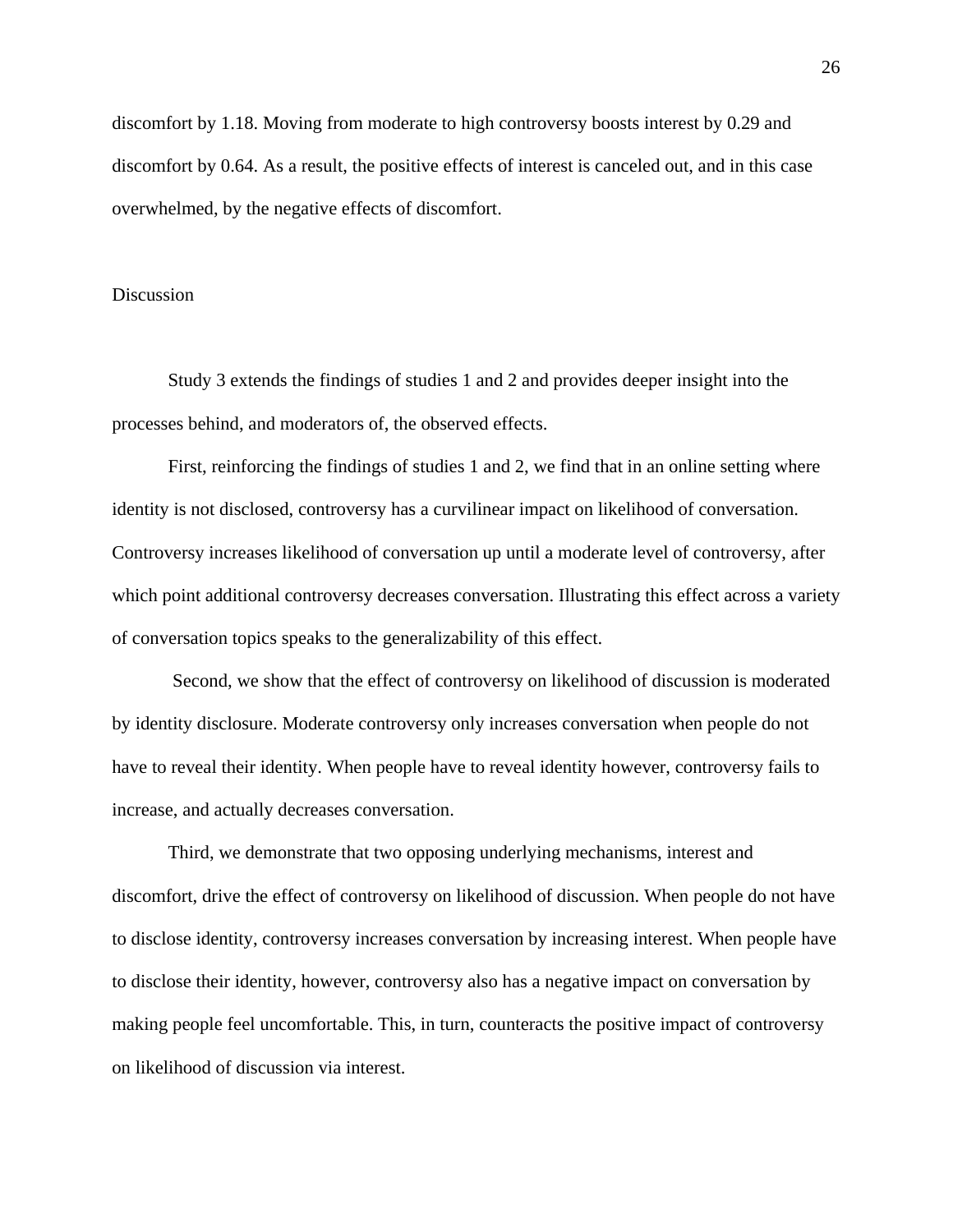Ancillary analyses also rule out an alternative explanation. One could argue that these results are somehow driven by knowledge, rather than interest and discomfort. People might feel like they know more (or less) about more controversial topics, which in turn drives the effect of controversy on likelihood of conversation. This is not the case. We measured how much participants thought they knew about each subtopic and included it in the mediation analysis; this did not mediate the relationship between controversy and likelihood of discussion (95% CIs: -.01 to .12). Further, this explanation cannot explain why disclosure would moderate the effects of controversy on likelihood of discussion. People should know the same amount about topics regardless of whether their identity is disclosed or not and so this explanation alone cannot explain the interactive pattern of results.

#### **STUDY 4: THE MODERATING ROLE OF CONVERSATION PARTNER**

Study 4 further tests our framework by investigating a different contextual factor that should also affect the underlying discomfort process, namely conversation partner (i.e., friend or stranger).

 As discussed previously, discomfort should play less of a role in driving controversy's impact on conversation when social acceptance is less likely to be jeopardized. Consequently, discomfort should play less of a role when talking friends versus strangers. As a result, controversy should have a more positive impact on conversation when talking to friends than strangers, since the former is mostly driven by interest whereas the latter is driven by both interest and discomfort.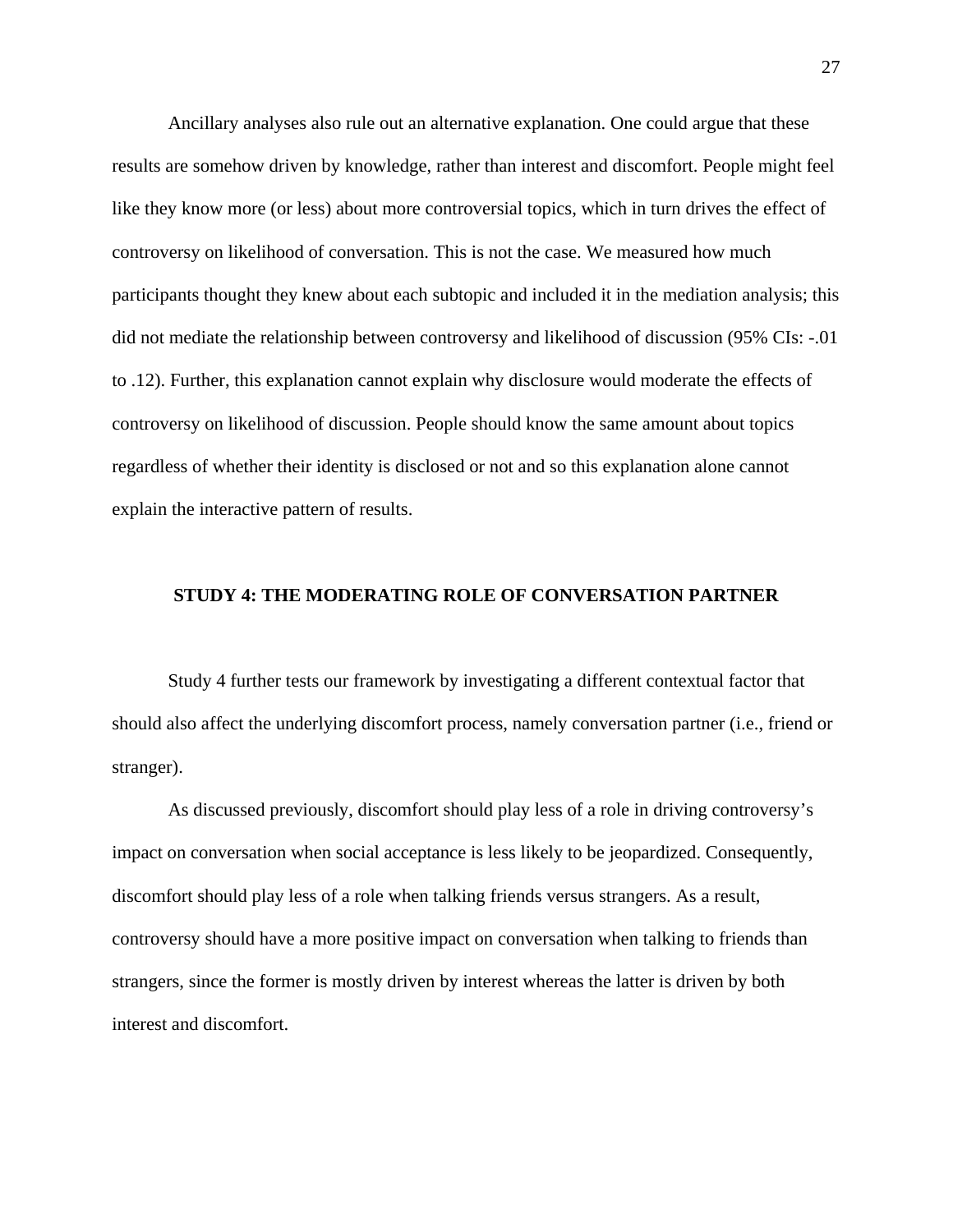#### Method

Forty-nine participants from an online pool completed the study for pay. Again, we first asked the participants to list a general topic and then three subtopics that varied in levels of controversy (low, moderate, and high).

Next, we manipulated conversation partner. We randomly assigned participants to imagine having a face-to-face conversation with either a friend (friend condition) or a stranger (stranger condition). With the scenario in mind, participants rated the likelihood of discussing each of the three subtopics, how interesting they found each subtopic to be, and how comfortable they would feel talking about each subtopic using the measures employed in study 3.

## Results

 *How does conversation partner affect the controversy-conversation relationship?* The data were analyzed using a mixed linear model with controversy level (low, moderate, vs. high) as the within-subject factor and conversation partner (friend vs. stranger) as the between-subject factor. Results revealed a significant controversy by conversation partner interaction  $(F(2,94) =$ 3.48,  $p = .04$ ; see figure 6).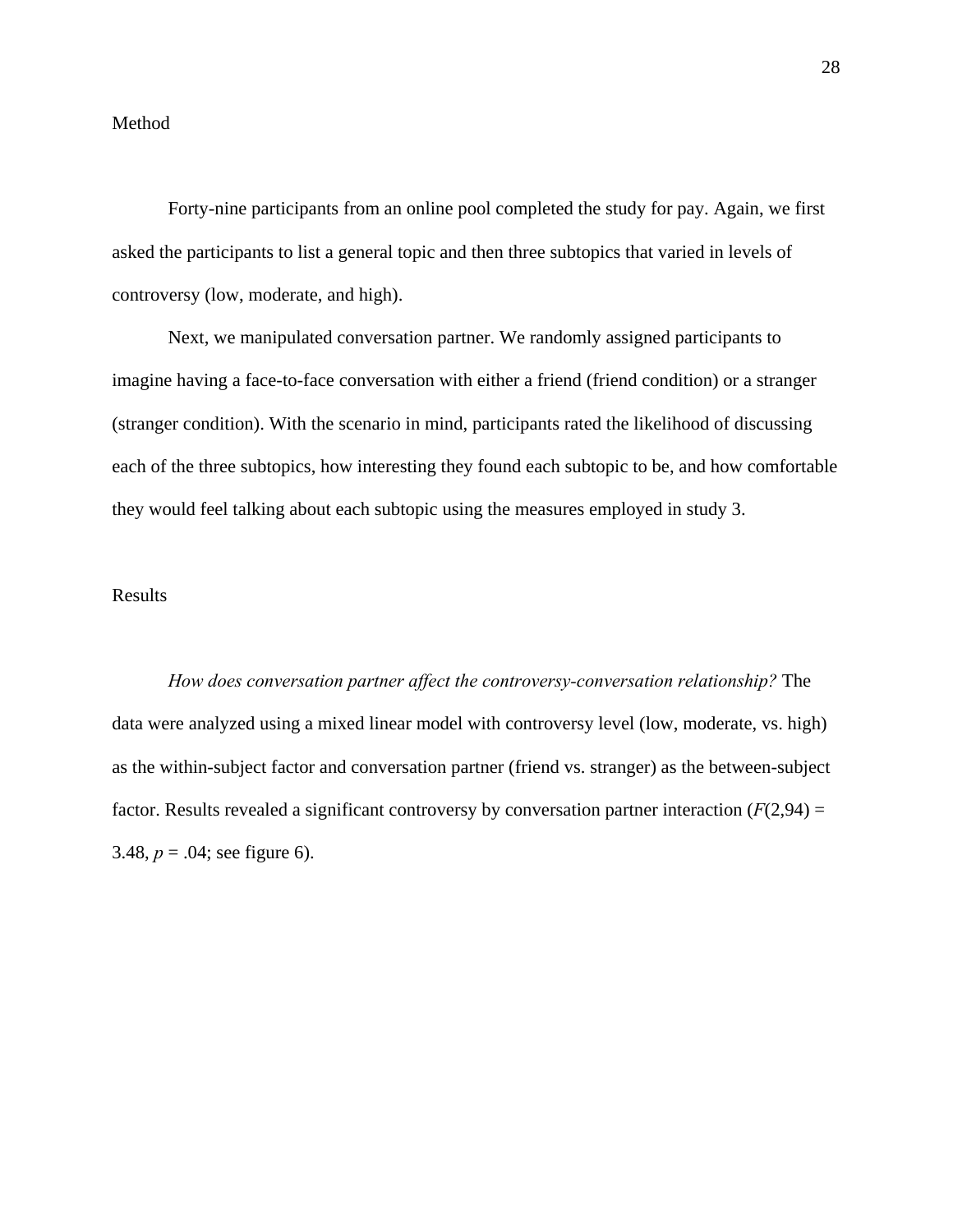**FIGURE 6**  EFFECT OF CONTROVERSY AND PARTNER ON CONVERSATION (STUDY 4)



In the friend condition, controversy increases likelihood of discussion  $(F(2, 94) = 4.94, p$ < .01). A move from low to moderate levels of controversy significantly increases conversation likelihood ( $M_{\text{low}} = 3.65$  vs.  $M_{\text{moderate}} = 4.81, F(1, 94) = 6.21, p < .03$ ). Further increases in controversy did not yield any additional positive effect  $(M_{\text{moderate}} = 4.81 \text{ vs. } M_{\text{high}} = 5.00, F < 1)$ .

In the stranger condition, however, there was no effect of controversy on conversation  $(F(2,94) = .22, p = .80)$ . People reported being equally likely to talk about low, moderate, and highly controversial topics ( $M_{\text{low}} = 3.78$ ,  $M_{\text{moderate}} = 3.52$  vs.  $M_{\text{high}} = 3.48$ , all pairwise comparisons insignificant at *p* > .50).

*Testing the underlying processes*: Once again we simultaneously test interesting and discomfort as indirect effects using biased-corrected bootstrapping (n = 5000, 95% confidence interval). Collapsing across partner conditions, results show that interest (95% CIs: .23 to .71)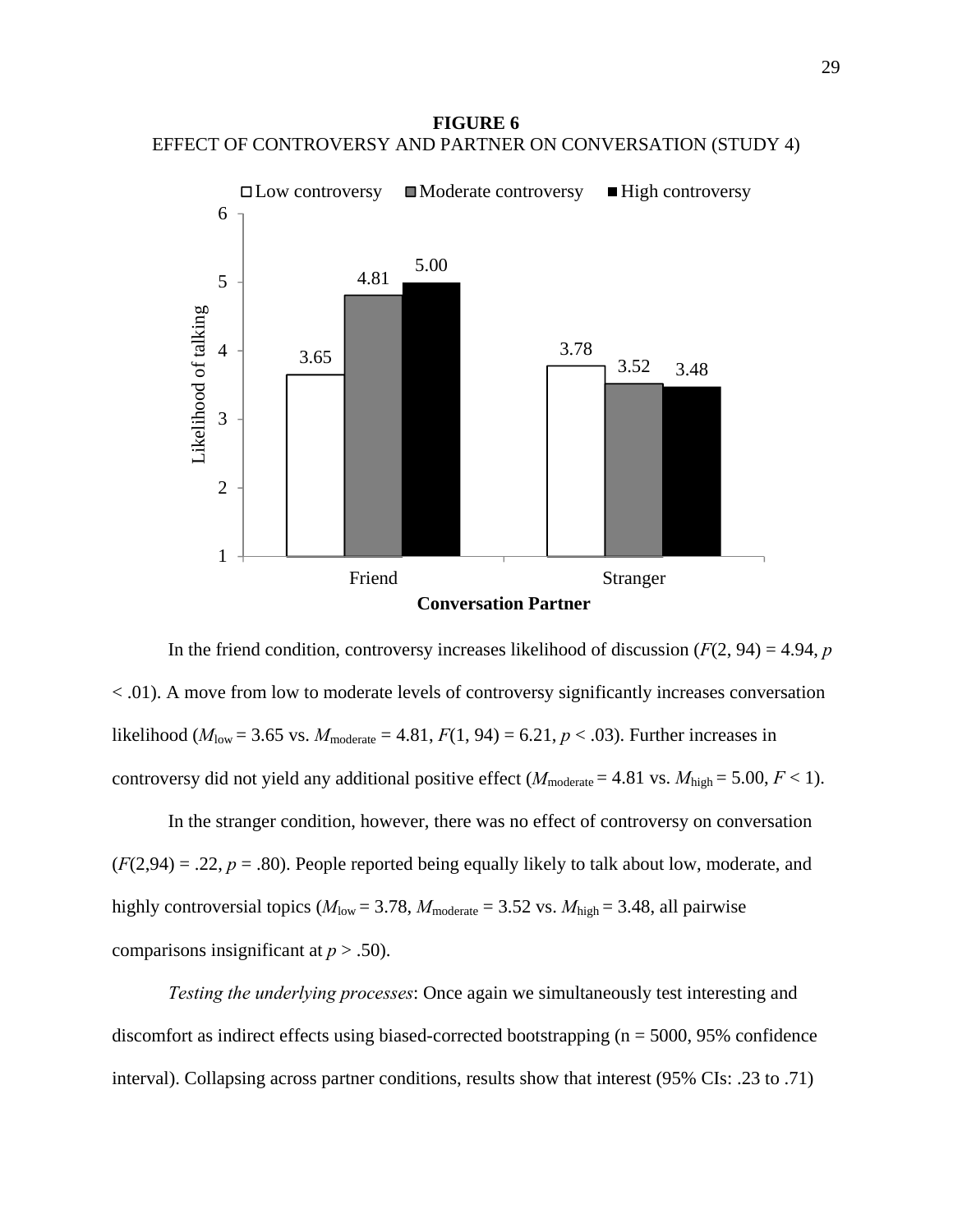and discomfort (95% CIs: -.43 to -.08) simultaneously mediate the relationship between controversy and likelihood of discussion. As predicted, controversy increases interest ( $\beta$  = .74, SE =. 19,  $t(143) = 3.90, p < .01$ ) and interest increases likelihood of discussion ( $\beta = .59$ , SE = .08,  $t(143) = 7.87$ ,  $p < .01$ ). At the same time, however, controversy increases discomfort ( $\beta =$ .63, SE = .21,  $t(143) = -3.03$ ,  $p < .01$ ), and discomfort decreases likelihood of discussion ( $\beta = -1$ .35,  $SE = .07$ ,  $t(143) = 5.02$ ,  $p < .01$ ).

*Understanding the effect of conversation partner via underlying processes.* Next, to understand why conversation partner moderates the relationship between controversy and likelihood of discussion, we look at how partner affects the underlying processes.

First, we performed separate mediation analyses for the friend and stranger conditions. For both conditions, the effect of controversy on likelihood of discussion via interest is significant and positive (Stranger: 95% CIs: .02 to .44; Friend: 95% CIs: .32 to 1.21). The mediating effect of discomfort, however, is only significant in the stranger condition (Stranger: 95% CIs: -.99 to -.21; Friend: 95% CIs: -.12 to .02; See figure 7 for path coefficients). This suggests that discomfort only acts as a significant driver of conversation when people are talking to strangers.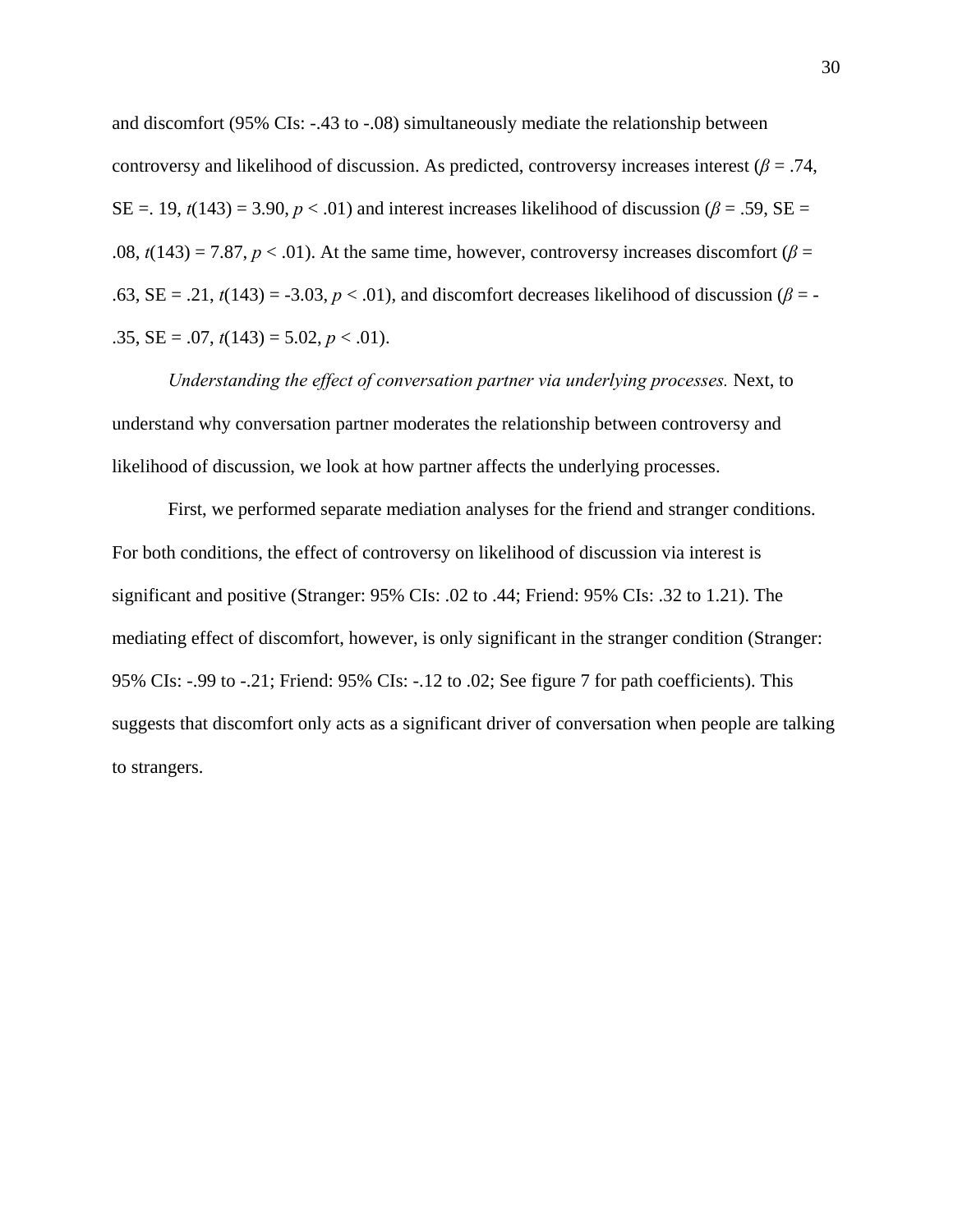## **FIGURE 7**  HOW INTERESTINGNESS AND DISCOMFORT DRIVE THE CONTROVERSY-CONVERSATION RELATIONSHIP WHEN TALKING TO FRIENDS VS. STRANGERS (STUDY 4)



**Strangers** 



\* indicates significance at 5%, \*\* indicates significance at 1%

We find similar results using a moderated mediation (Preacher et al. 2007) over discomfort, with conversation partner as moderator. Specifically, we find that partner and discomfort interact to affect likelihood of discussion (partner coding: 0 = stranger, 1 = friend; *β* = .45,  $SE = .16$ ,  $t(138) = -2.79$ ,  $p < .01$ ). Conditional indirect effects show that discomfort matters in the stranger condition (95% CIs: -1.02 to -.21) but not in the friend condition (95% CIs: -.30 to .04). This provides further evidence that discomfort matters more when people are making talking decisions with strangers than friends.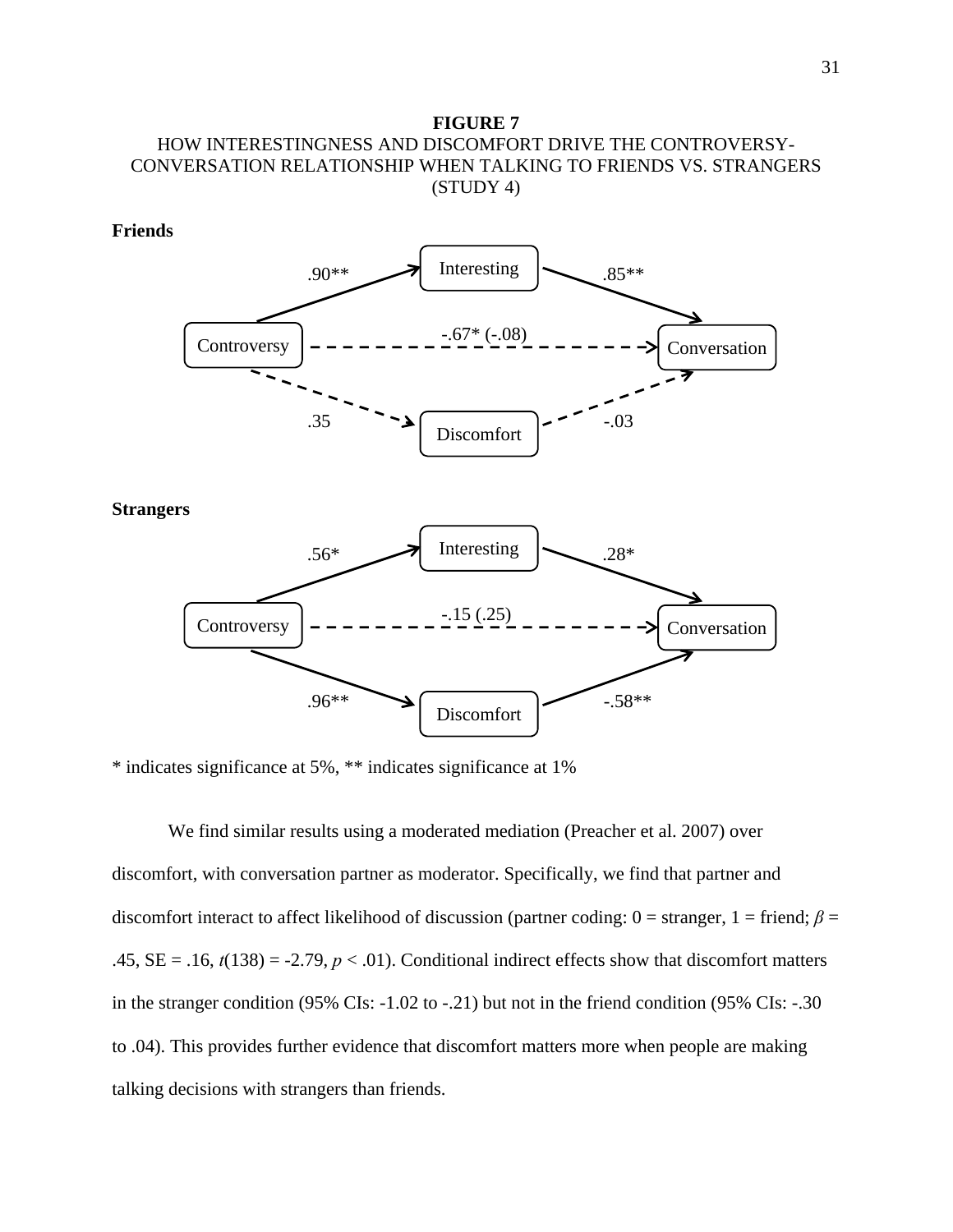Finally, further illustration of how interest and discomfort combine to drive likelihood of discussion can be seen by looking at their relative values across conditions (figure 8).

#### **FIGURE 8**

## INTERESTING AND DISCOMFORT AS A FUNCTION OF CONTROVERSY AND PARTNER CONDITION (STUDY 4)



Interest increases with controversy for both types of conversation partners (figure 8a). But the effects of controversy on discomfort depend on whether people are talking to a friend or a stranger (figure 8b). A move from low to moderate controversy increases discomfort more when people are talking to strangers than friends. So while a move from low to moderate level of controversy increases likelihood of discussion for friends (since increases in interest eclipse that of discomfort) that same move actually fails to increase likelihood of conversation when talking to strangers (since the positive effect of controversy on likelihood of conversation via interest is canceled out by the negative effect via discomfort).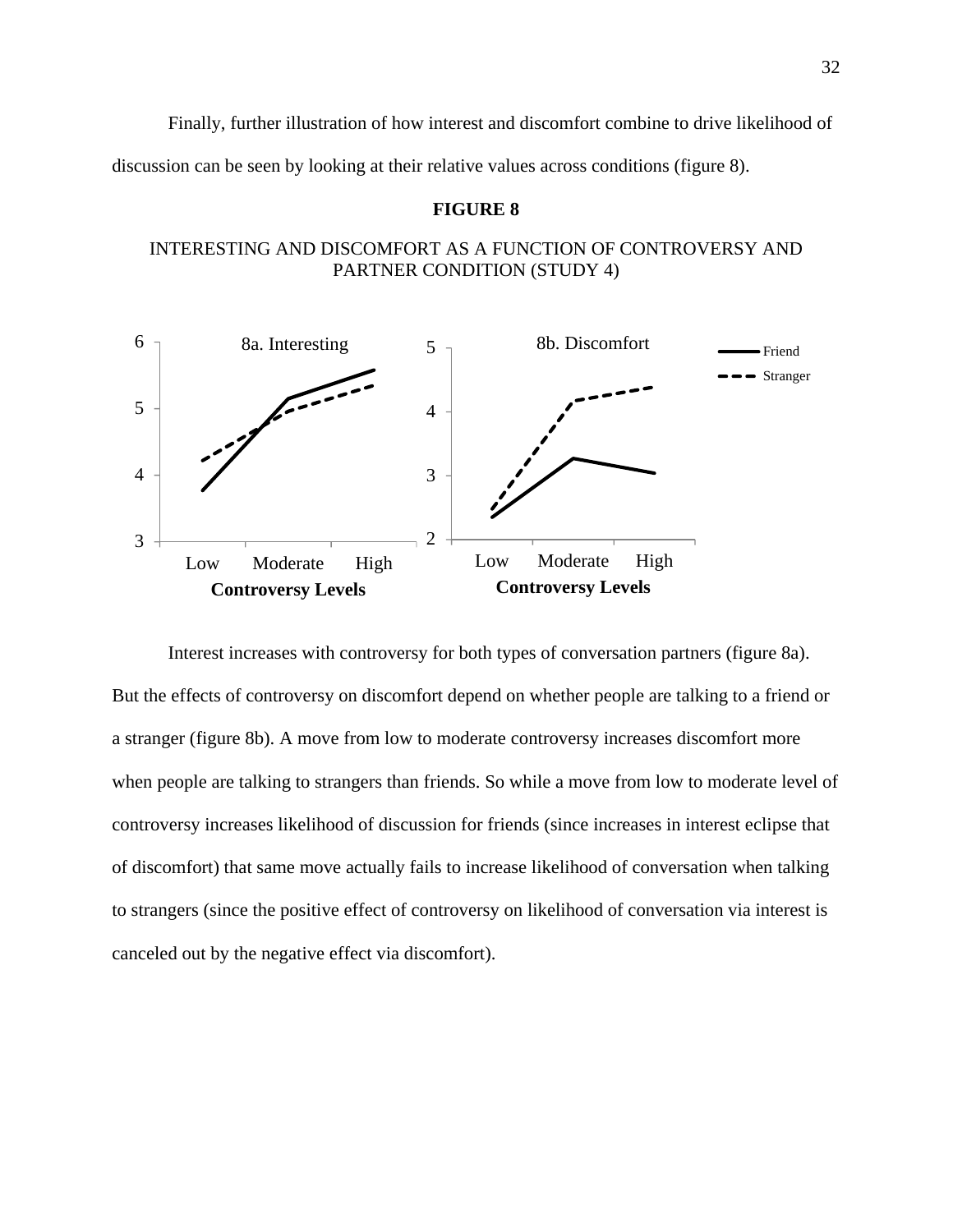#### Discussion

 Study 4 provides further support for our underlying conceptualization. First, we again show that controversy does not always increase the likelihood of conversation. Even in cases where controversy increases likelihood of conversation, it does so only up until a moderate level of controversy.

 Second, supporting our theoretical framework, we show that the effect of controversy on likelihood of discussion depends on who someone is talking to. For friends, moderate levels of controversy increases likelihood of conversation. For strangers, even moderate levels of controversy fail to increase likelihood of conversation.

Third, the relationship between controversy and likelihood of conversation can again be understood in light of interest and discomfort. Further, this mediation is moderated by situational factors, where discomfort is a stronger driver of conversation when talking to strangers than friends. When people are talking to their friends, the effect of controversy on likelihood of conversation is driven primarily by interest, with discomfort yielding little effect. However, when people are talking to strangers, the positive effect of controversy on likelihood of conversation via interest is canceled out by its negative effect via discomfort.

#### **GENERAL DISCUSSION**

 While the impact of WOM on consumer behavior is undisputable, less is known about how content characteristics drive conversation. This research examines how controversy affects conversation. While marketers and consumers believe that controversy increases conversation, is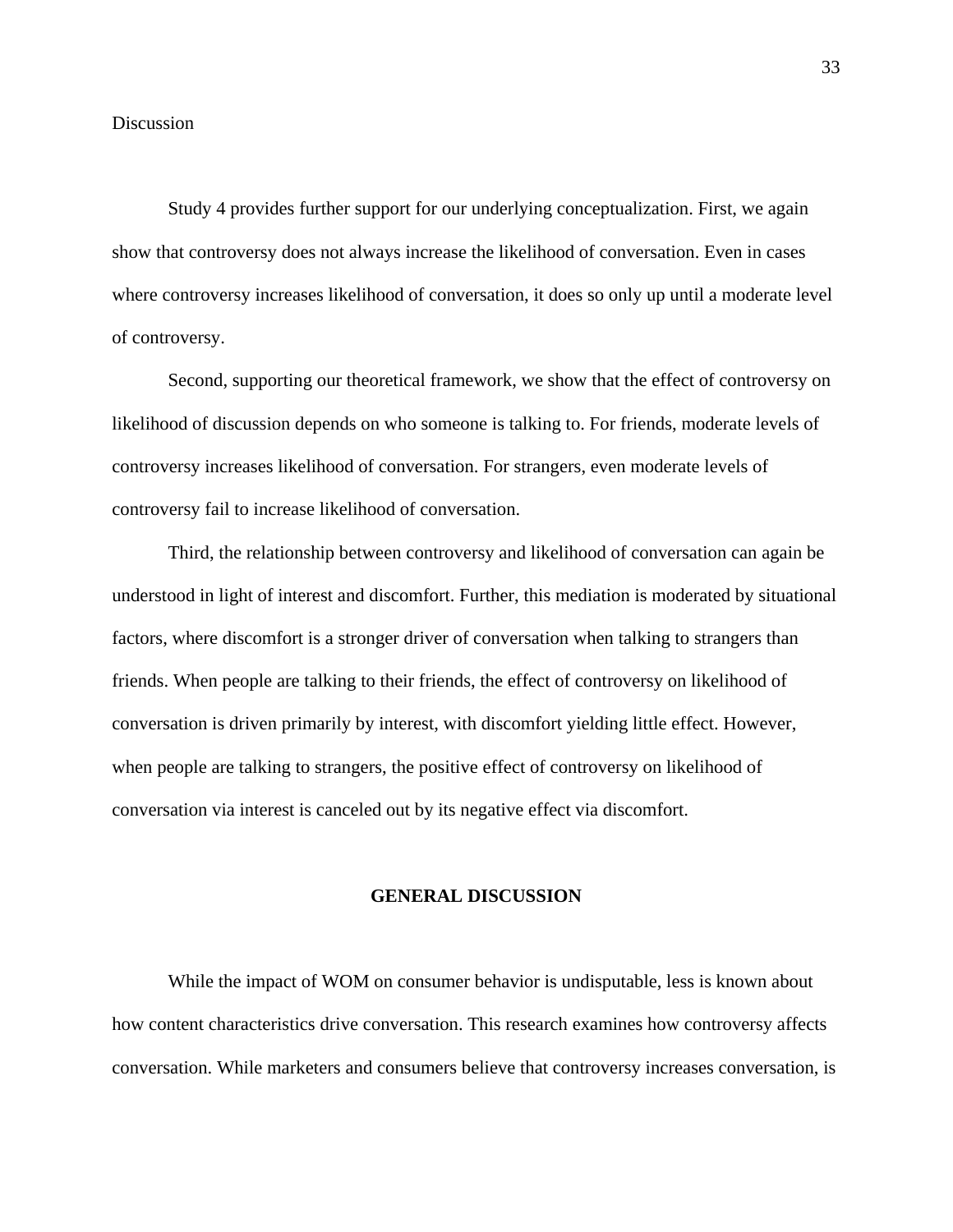this actually the case? Further, we test the moderating roles of important situational factors and the mediating roles of interest and discomfort in driving these effects.

 A combination of field data and laboratory experiments question the assumption that more controversy always leads to more buzz. Data from a real online discussion forum (study 1) and results of a lab experiment (study 2) show that while moderate levels of controversy increases likelihood of conversation, additional increases in controversy actually decrease likelihood of conversation. Additional lab experiments (studies 3 and 4) generalize these findings to a reasonably broad range of circumstances (e.g., talking to friends or strangers and when identity is disclosed or not). High controversy never yield higher likelihood of conversation than moderate controversy, and in some cases, even moderate levels of controversy are enough to decrease likelihood of conversation.

 Our results also shed light on the underlying mechanisms behind these effects. Consistent with our theorizing, controversial issues are often more interesting, which makes people more inclined to talk about them. At the same time, however, controversy can decrease conversation by increasing discomfort. Consequently, how controversy impacts people's decision to talk in a particular context depends on the confluence of these two factors.

 Further, we show that contextual factors such as identity disclosure and conversation partner that impact the relative strength of these two mediating processes have corresponding impacts on likelihood of discussion (studies 3 and 4). When social acceptance is less of a concern, as when people are granted anonymity (identity not disclosed condition, study 3), or when social acceptance is less threatened because the conversation partner knows the speaker decently well (friend condition, study 4), discomfort becomes a less important driver of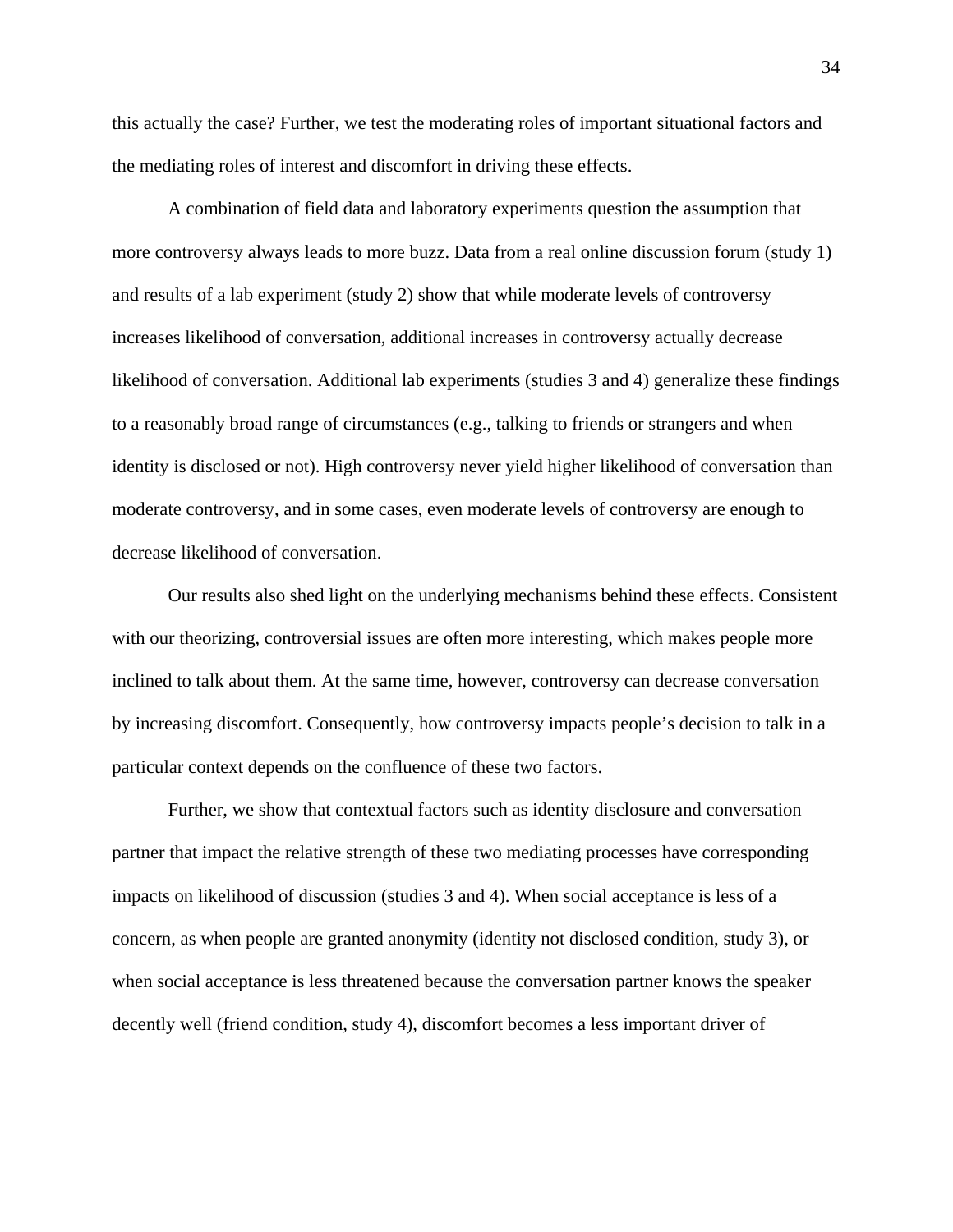conversation. In these cases, the relationship between controversy and conversation tend to be more positive since it is driven primarily by interest.

#### Implications

 These findings have important implications for managing word-of-mouth marketing campaigns. First they suggest that if the goal is to generate consumer to consumer word-ofmouth, marketers should shy away from campaigns that are above a moderate level of controversy. While it is intuitive that people avoid talking about topics that are extremely controversial (e.g., partial-birth abortions), we find that conversation tapers even at a moderate level of controversy. Firms might thus benefit from using ad campaigns that are moderate, at most, in controversy. For example, People for the Ethical Treatment of Animals (PETA) is likely to have fared better with their somewhat controversial "I'd Rather Go Naked Than Wear Fur" campaign than with their highly controversial "Holocaust on Your Plate" campaign (CNN 2003). High controversy may indirectly increase WOM, however, by generating negative publicity (Berger, Sorensen, and Rasmussen 2010).

 Second, depending on the desired word-of-mouth channel and audience, different levels of controversy may be more or less effective. If marketers want to encourage online discussion, for example, then more controversy may be more tolerated in comparison to offline environments where identities are more likely to be disclosed. Similarly, while spreading information to strong ties (i.e., friends) is useful, spreading information to weaker ties (i.e., acquaintances) is more likely to help it diffuse throughout a social network (Granovetter 1973).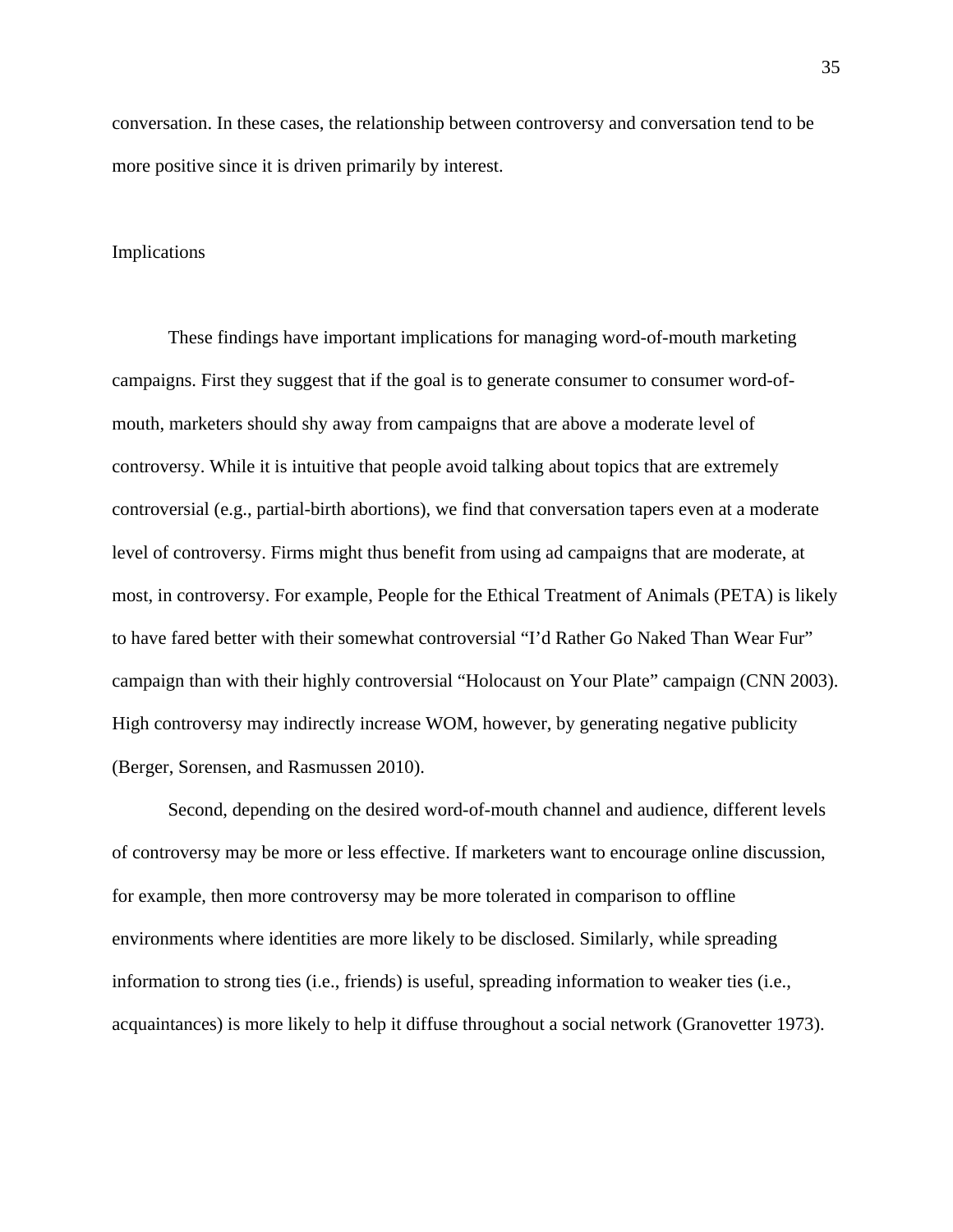Consequently, less controversial campaigns may be more ideal if face-to-face word of mouth to weaker ties is desired.

 Third, marketers could facilitate the spread of controversial content by assuaging social acceptance concerns. Recently, the thread "*What extremely controversial thing(s) do you honestly believe, but don't talk about to avoid the argument*?" garnered thirteen-thousand responses within five hours and brought down the popular social news website Reddit.com (Read 2011). By making it social acceptable to talk about offensive issues, this question provided a safe haven for the spread of controversial content.

#### Future Research

 There are a number of interesting questions for future research. While we examined *whether* people talk about controversies, a worthwhile next step would be to explore *how* people talk about controversies. We found that controversies are less likely to be discussed, but if people do start discussing them, will they have longer conversations than if they were talking about less controversial issues? Also, once people decide to talk about controversial topics, how do they steer and manage these conversations? Do they speak less strongly than they would otherwise? Similarly, do people talk about controversies the same way when they are with friends versus strangers? One possibility is that people might be more willing to take one side of a controversial issue when talking to friends, but remain agnostic when talking to strangers. Also, how will identity disclosure affect what people say online? People might speak more passionately about a controversial issue when they can hide behind an alias than when they have to disclose identity.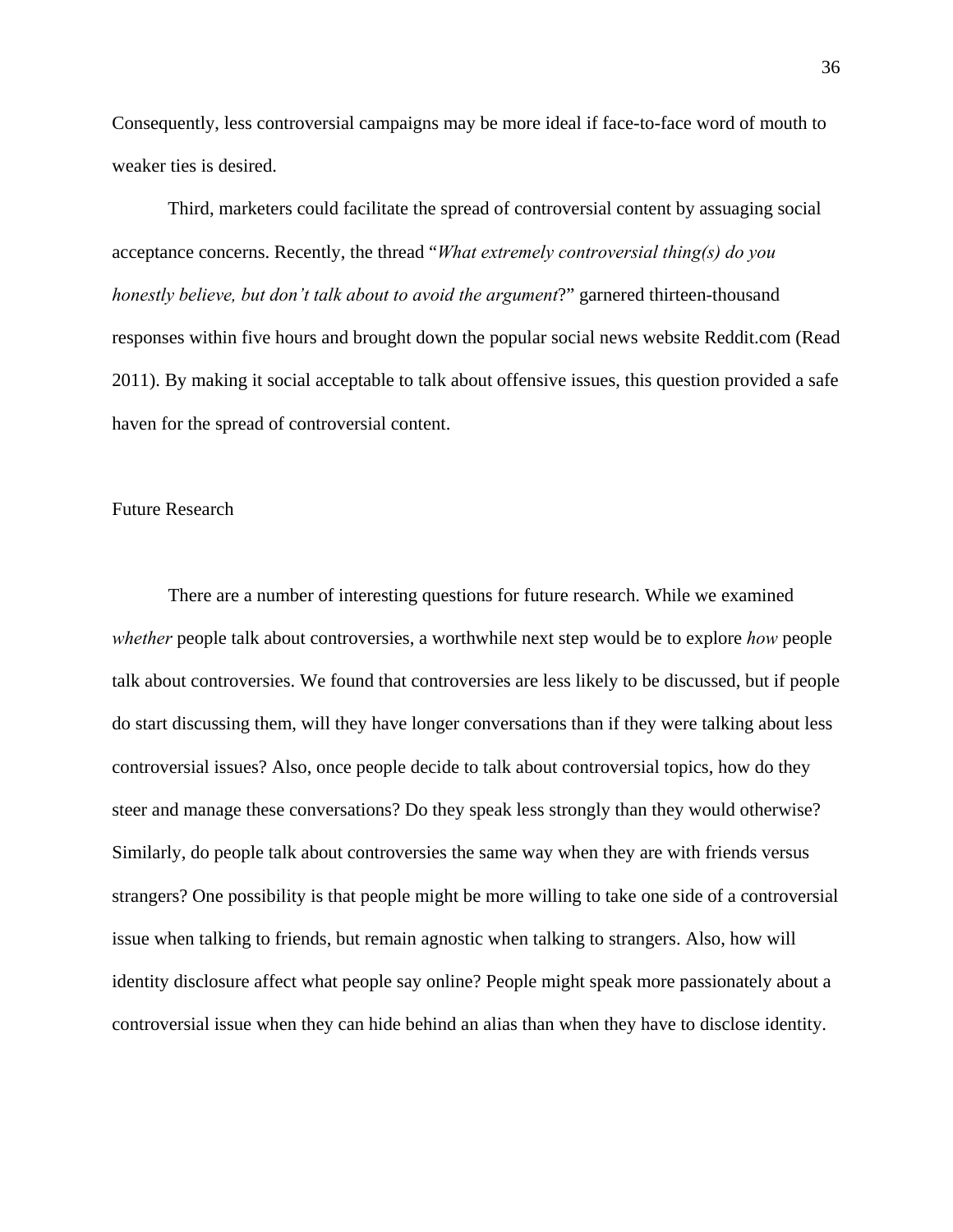Research might also examine how the expectation of a response affects the sharing of controversial content. Sometimes people share things with the expectation that others will respond (e.g., an email), while other times people share information without necessarily expecting a response (e.g., blogging). Are people more or less likely to talk about controversies when others can't reply? One possible prediction is that controversy increases posting more in these one-sided environments due to the lack of negative feedback. However, the opposite might also occur. Since there is no feedback mechanism, there is no way for the message sender to know, and thus correct, if his message has been misinterpreted. Because what people say reflects who they are, people may refrain from talking about controversies in this one-sided environment since miscommunicating one's viewpoint on controversial issues may result in miscommunication of identity.

 The current paper provides the first empirical look into the impact of controversy on likelihood of conversation. Disconfirming widely held beliefs that more controversy means more buzz, we show that increases in controversy doesn't necessarily translate to increases in likelihood of conversation. An understanding of how psychological mechanisms affect people's decision to talk about controversies can help marketers and politicians better prepare for future controversial campaigns.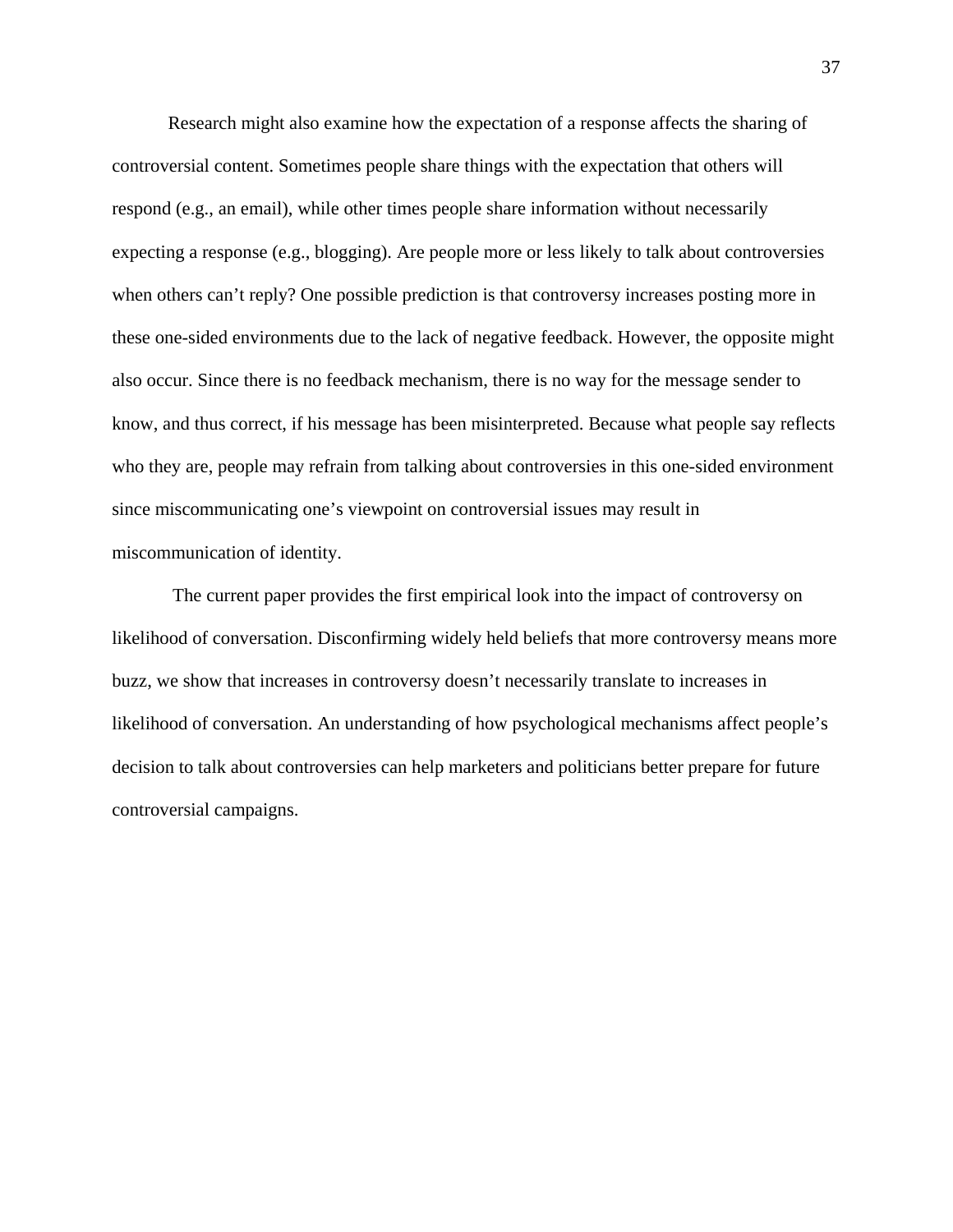#### **REFERENCES**

- Angelis, Matteo, Andrea Bonezzi, Alessandro Peluso, Derek Rucker, and Michele Costabile (Forthcoming), "On Braggarts and Gossips: A Self-Enhancement Account of Word-of-Mouth Generation and Transmission," *Journal of Marketing Research*.
- Argo, Jennifer J., Katherine White, and Darren W. Dahl (2006), "Social Comparison Theory and Deception in the Interpersonal Exchange of Consumption Information," *Journal of Consumer Research*, 33 (1), 99-108.

Aronson, Elliot (2003), *The Social Animal*, New York: Worth Pub.

- Baumeister, Roy F. (1998), "The Self," in *The Handbook of Social Psychologt*, Vol. 1, ed. Daniel T. Gilbert, Susan T. Fiske and Gardner Lindzey, New York: McGraw-Hill, 680-740.
- Baumeister, Roy F. and Mark R. Leary (1995), "The Need to Belong: Desire for Interpersonal Attachments as a Fundamental Human Motivation," *Psychological bulletin*, 117 (3), 497- 529.
- Bechara, A., H. Damasio, D. Tranel, and A.R. Damasio (1997), "Deciding Advantageously before Knowing the Advantageous Strategy," *Science*, 275 (5304), 1293.
- Berger, Jonah and Katherine L. Milkman (2012), "What Makes Online Content Viral?," *Journal of Marketing Research*, Forthcoming.
- Berger, Jonah and Eric M. Schwartz (2011), "What Drives Immediate and Ongoing Word of Mouth?," *Journal of Marketing Research*, 48 (5), 869-80.
- Berger, Jonah, Alan T. Sorensen, and Scott J. Rasmussen (2010), "Positive Effects of Negative Publicity: When Negative Reviews Increase Sales," *Marketing Science*, 29 (5), 815-27.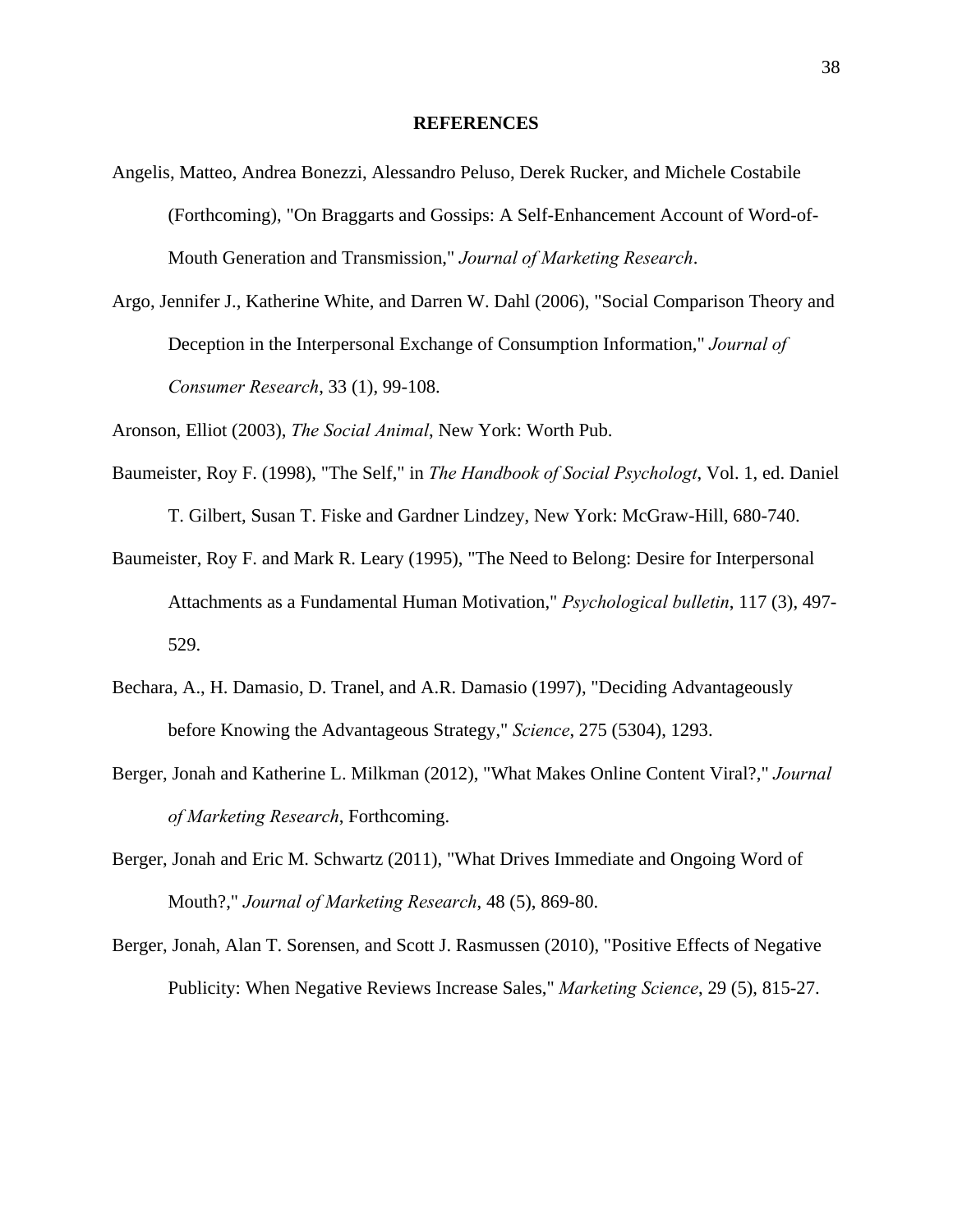- Briggs, Nancy E. (2006), "Estimation of the Standard Error and Confidence Interval of the Indirect Effect in Multiple Mediator Models," *Dissertation Abstracts International*, 37, 4755B.
- Buss, David M. (1990), "The Evolution of Anxiety and Social Exclusion," *Journal of Social and Clinical Psychology*, 9 (2), 196-201.
- Cheema, Amar and Andrew M. Kaikati (2010), "The Effect of Need for Uniqueness on Word of Mouth," *Journal of Marketing Research*, 47 (3), 553-63.
- Chevalier, Judith A. and Dina Mayzlin (2006), "The Effect of Word of Mouth on Sales: Online Book Reviews," *Journal of Marketing Research*, 43 (3), 345-54.
- CNN (2003), "Group Basts Peta 'Holocaust' Project," http://www.cnn.com/2003/US/Northeast/02/28/peta.holocaust/index.html?iref=allsearch.
- Godes, David and Dina Mayzlin (2004), "Using Online Conversations to Study Word-of-Mouth Communication," *Marketing Science*, 24 (4), 545-60.
- Godes, David and Dina Mayzlin (2009), "Firm-Created Word-of-Mouth Communication: Evidence from a Field Test," *Marketing Science*, 28 (4), 721-39.

Goffman, Erving (1959), *The Presentation of Self in Everyday Life*, New York: Anchor.

- Gogoi, Pallavi (2007), "Wal-Mart's Latest Ethics Controversy," http://www.businessweek.com/bwdaily/dnflash/content/jun2007/db20070612\_548611.ht m.
- Goldenberg, Jacob, Han Sangman, Don R. Lehmann, and Jae W. Hong (2009), "The Role of Hubs in the Adoption Processes," *Journal of Marketing*, 73 (3), 1-13.
- Granovetter, Mark S. (1973), "The Strength of Weak Ties," *American Journal of Sociology*, 1360-80.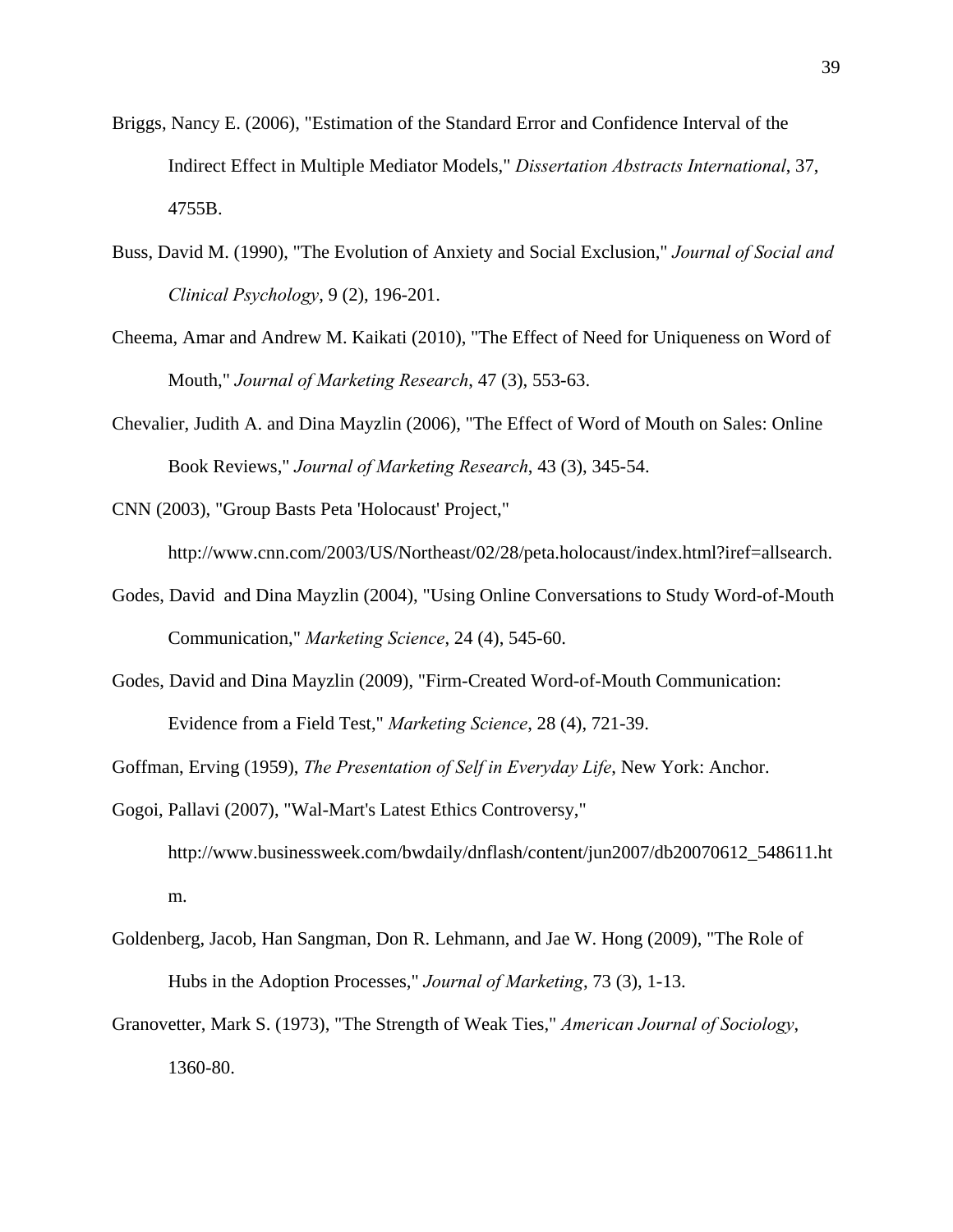- Greene, W. (2008), "Functional Forms for the Negative Binomial Model for Count Data," *Economics Letters*, 99 (3), 585-90.
- Gruhl, Daniel, R. Guha, David Liben-Nowell, and Andrew Tomkins (2004), "Information Diffusion through Blogspace," Vol. May: Proceedings of the 13th International World Wide Web Conference, 491-501.
- Hayes, Andrew F. (2009), "Beyond Baron and Kenny: Statistical Mediation Analysis in the New Millennium," *Communication Monographs*, 76 (4), 408-20.
- Heath, Chip, Chris Bell, and Emily Sternberg (2001), "Emotional Selection in Memes: The Case of Urban Legends," *Journal of Personality and Social Psychology*, 81 (6), 1028-41.
- Iyengar, Raghuram, Christophe Van den Bulte, and Thomas W. Valente (2011), "Opinion Leadership and Social Contagion in New Product Diffusion," *Marketing Science*, 30 (2), 195-212.
- Latane, Bibb (1981), "The Psychology of Social Impact," *American Psychologist*, 36 (4), 343-56.
- Leskovec, Jure, Lada A. Adamic, and Bernardo A. Huberman (2007), "The Dynamics of Viral Marketing," *ACM Transactions on the Web (TWEB)*, 1 (1), 5-es.
- Liu, Yong (2006), "Word of Mouth for Movies: Its Dynamics and Impact on Box Office Revenue," *Journal of Marketing*, 70 (3), 74-89.
- Loewenstein, George F., Elke U. Weber, Christopher K. Hsee, and Ned Welch (2001), "Risk as Feelings," *Psychological Bulletin*, 127 (2), 267-86.
- MacKinnon, David P., Chondra M. Lockwood, and Jason Williams (2004), "Confidence Limits for the Indirect Effect: Distribution of the Product and Resampling Methods," *Multivariate Behavioral Research*, 39 (1), 99-128.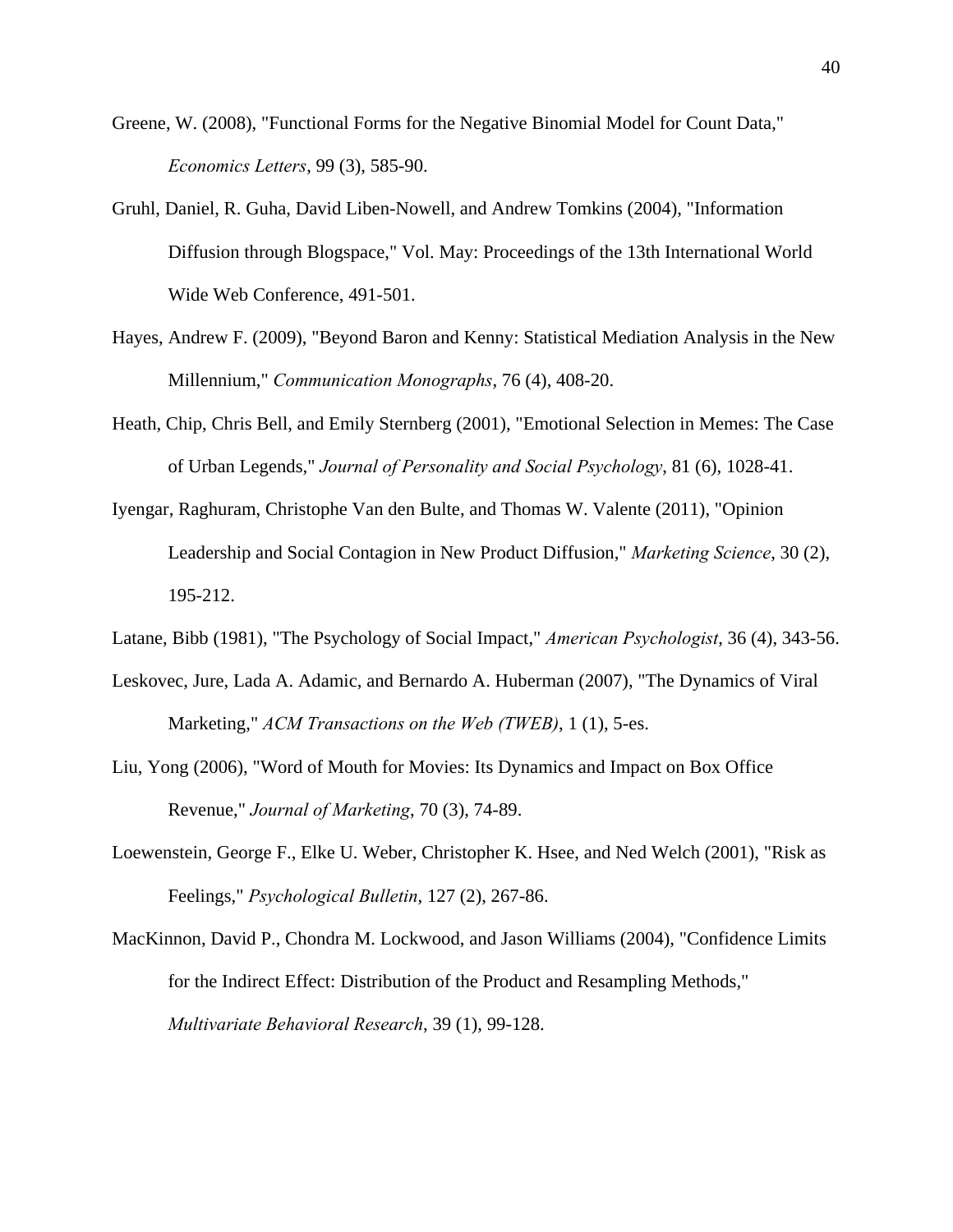Masci, David (2009), "A Contentious Debate: Same-Sex Marriage in the U.S.," http://www.pewforum.org/Gay-Marriage-and-Homosexuality/A-Contentious-Debate-Same-Sex-Marriage-in-the-US.aspx.

- Matthews, Gerald (2000), *Human Performance: Cognition, Stress, and Individual Differences*, Philadelphia, PA: Psychology Press.
- Merriam-Webster (2003), "Merriam-Webster's Collegiate Dictionary," http://www.merriamwebster.com/dictionary/controversy.
- Nickerson, David W. (2008), "Is Voting Contagious? Evidence from Two Field Experiments," *American Political Science Review*, 102 (1), 49-57.
- Passariello, Christina and Jennifer Clark (2011), "Benetton Retries Provocation," http://online.wsj.com/article/SB10001424052970203611404577041843336351290.html.
- Perez-Pena, Richard (2010), "News Sites Rethink Anonymous Online Comments," *The New York Times*, April 12, B1.
- Preacher, Kristopher J. and Andrew F. Hayes (2008), "Asymptotic and Resampling Strategies for Assessing and Comparing Indirect Effects in Multiple Mediator Models," *Behavior Research Methods*, 40 (3), 879-91.
- Preacher, Kristopher J., Derek D. Rucker, and Andrew F. Hayes (2007), "Addressing Moderated Mediation Hypotheses: Theory, Methods, and Prescriptions," *Multivariate Behavioral Research*, 42 (1), 185-227.
- Ratner, Rebecca K. and Barbara E. Kahn (2002), "The Impact of Private Versus Public Consumption on Variety-Seeking Behavior," *Journal of Consumer Research*, 246-57.
- Read, Max (2011), "'Post Your Racist Opinions Here' Thread Nearly Shuts Down Reddit," http://gawker.com/5844071/.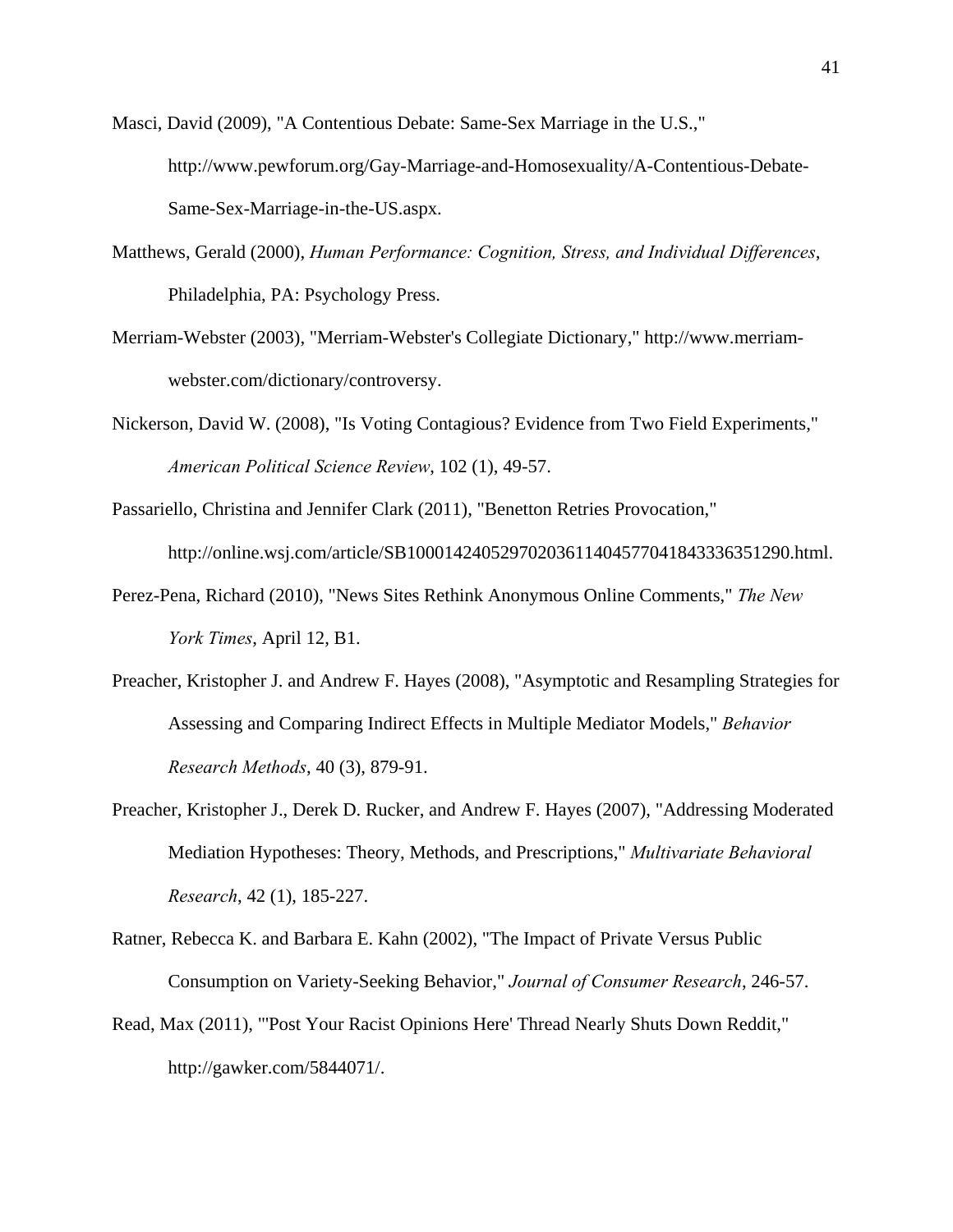- Reiss, Steven (2004), "Multifaceted Nature of Intrinsic Motivation: The Theory of 16 Basic Desires," *Review of General Psychology*, 8 (3), 179-93.
- Roes, Frans (1998), "A Conversation with George C. Williams," in *Natural History*, Vol. 107, 10-13.
- Schwarz, Norbert (1990), "Feelings as Information: Informational and Motivational Functions of Affective States," in *Handbook of Motivation and Cognition: Foundations of Social Behavior*, Vol. 2, ed. E. Tory Higgins and Richard M. Sorrentino, New York: Guilford Press, 527-61.
- Schwarz, Norbert (2011), "Feelings-as-Information," in *Handbook of Theories of Social Psychology*, Vol. 1, ed. Paul A. M. Vab Lange, Arie W. Kruglanski and E. Tory Higgins, Los Angelas, CA: Sage, 289-308.
- Steel, Emily (2011), "Buzz, Viewers Diverge," http://online.wsj.com/article/SB10001424052970204517204577042471838562202.html.
- Swann Jr., William B., Brett W. Pelham, and Douglas S. Krull (1989), "Agreeable Fancy or Disagreeable Truth? Reconciling Self-Enhancement and Self-Verification," *Journal of Personality and Social Psychology*, 57 (5), 782-91.
- Swidey, Neil (2010), "Inside the Mind of the Anonymous Online Poster," http://www.boston.com/bostonglobe/magazine/articles/2010/06/20/inside\_the\_mind\_of\_t he\_anonymous\_online\_poster/?page=full.
- Tirunillai, Seshadri and Gerard Tellis (2012), "Does Chatter Really Matter? Dynamics of User-Generated Content and Stock Performance," *Marketing Science*, 31 (2), 198-215.
- Topix Blog (2008), "Comscore: Topix 4th Largest Online Newspaper,"

http://blog.topix.com/2008/04/comscore-topix-4th-largest-online-newspaper.html.